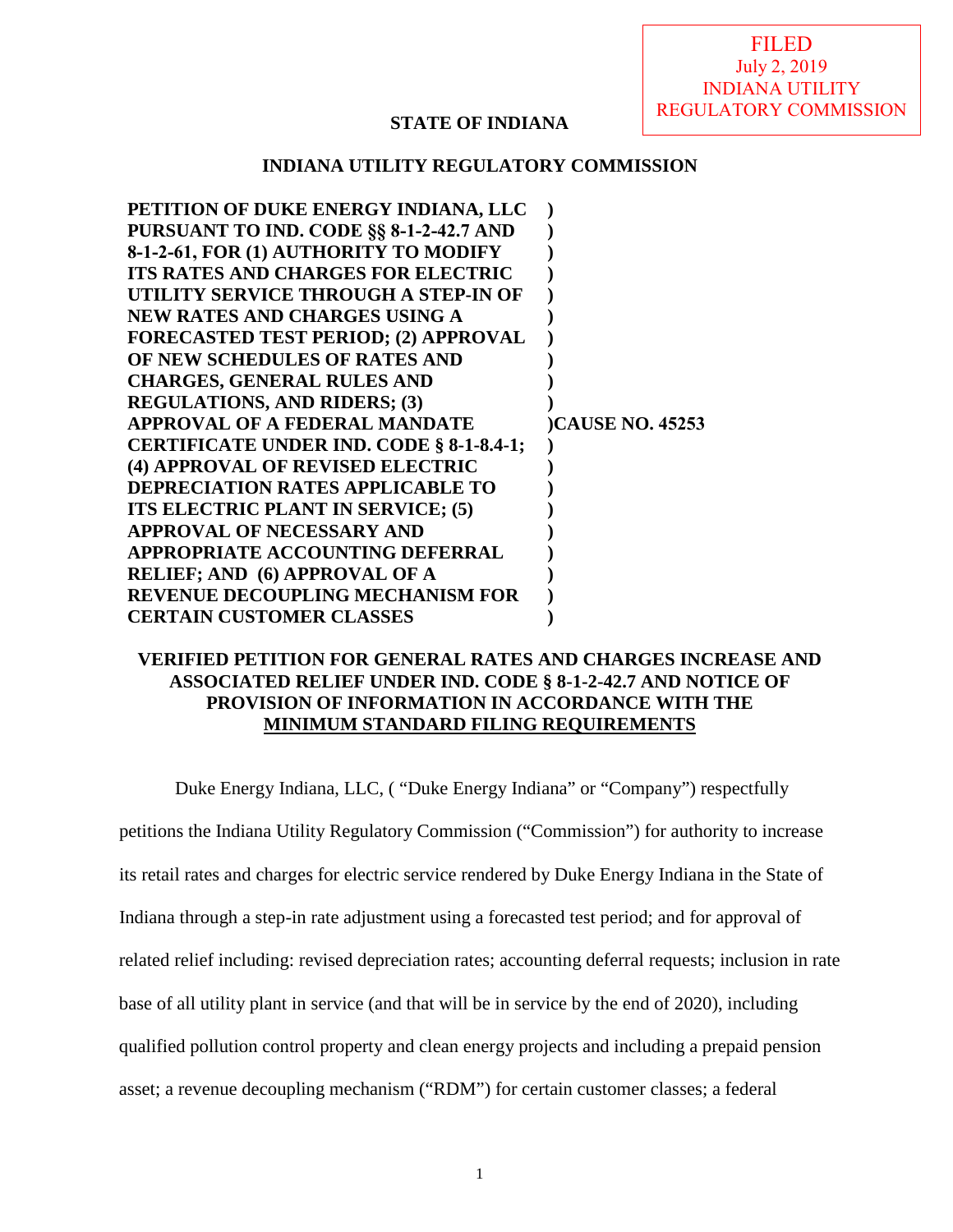mandate certificate of public convenience and necessity for its plans for complying with the U.S. Environmental Protection Agency's ("EPA") Coal Combustion Residuals ("CCR") Rule; and new schedules of rates, charges, rules and regulations. This filing is made pursuant to Ind. Code § 8-1-2-42.7 ("Section 42.7"). In support of this Petition, Duke Energy Indiana represents the following:

### **1. Petitioner's Corporate Status**.

Duke Energy Indiana is an Indiana limited liability corporation with its principal office in the Town of Plainfield, Hendricks County, Indiana. Its address is 1000 East Main Street, Plainfield, Indiana 46168. It has the corporate power and authority, among others, to engage, and it is engaged, in the business of supplying electric utility service to the public in the State of Indiana. Accordingly, Petitioner is a "public utility" within the meaning of that term as used in the Indiana Public Service Commission Act, as amended, I.C. § 8-1-2-1, and is subject to the jurisdiction of the Commission in the manner and to the extent provided by the laws of the State of Indiana, including I.C. § 8-1-2-1 *et seq*. As such, Petitioner is also an "energy utility" as provided for in I.C. § 8-1-2.5-3. Petitioner is a second tier wholly-owned subsidiary of Duke Energy Corporation.

### **2. Petitioner's Service Territory**.

Duke Energy Indiana directly supplies electric energy throughout its 22,000-square mile service area to approximately 840,000 customers located in 69 counties in the central, north central, and southern parts of the State of Indiana, and supplies steam service to one customer from its Cayuga Generating Station. Petitioner also sells electric energy for resale to municipal utilities, Wabash Valley Power Association, Inc. ("WVPA"), Indiana Municipal Power Agency ("IMPA"), Hoosier Energy Rural Electric Cooperative, Inc. ("Hoosier Energy"), and to other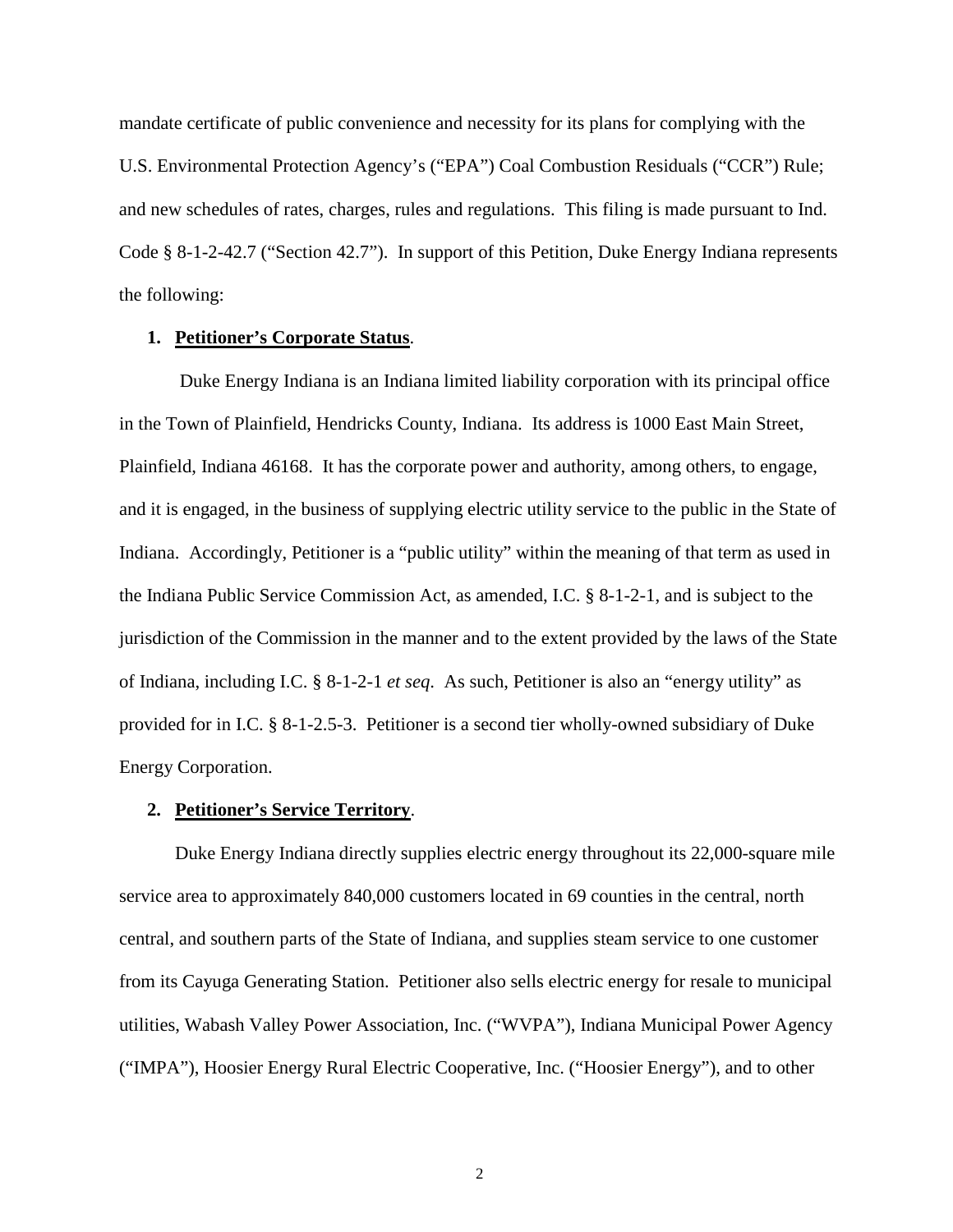public utilities that in turn supply electric utility service to numerous customers in areas not served directly by Petitioner.

## **3. Petitioner's "Public Utility" Status**.

Duke Energy Indiana is a "public utility" under Ind. Code § 8-1-2-1 and is subject to the jurisdiction of this Commission in the manner and to the extent provided by the Public Service Commission Act, as amended, and other pertinent laws of the State of Indiana.

### **4. Petitioner's Electric Utility System**.

Petitioner owns, operates, manages, and controls plants, properties, and equipment used and useful for the production, transmission, distribution, and furnishing of electric utility service to the public in the State of Indiana. Duke Energy Indiana's electric generating properties currently consist of: (1) two syngas/natural gas-fired combustion turbines ("CT") and one steam turbine located at Edwardsport; (2) one solar-powered facility located at NSA Crane; (3) steam capacity located at three stations comprised of nine coal-fired generating units; (4) combined cycle capacity located at one station comprised of three natural gas-fired CTs and two steam turbine-generators; (5) a run-of-river hydroelectric generation facility comprised of three units; and (6) peaking capacity consisting of four oil-fired diesels and twenty-four natural gas-fired CTs, one of which is configured with dual natural gas and fuel oil capability. Petitioner's generating fleet also includes numerous environmental compliance facilities, including Flue Gas Desulfurization technology (*i.e.,* "scrubbers"), Selective Catalytic Reduction technology, low-Nitrogen Oxide burners, baghouses, monitors, *etc.*, added to meet various federal and state environmental requirements.

Petitioner jointly owns its transmission system with WVPA and IMPA. The transmission properties currently consist of over 5,000 circuit miles of 345 kV, 230 kV, 138 kV,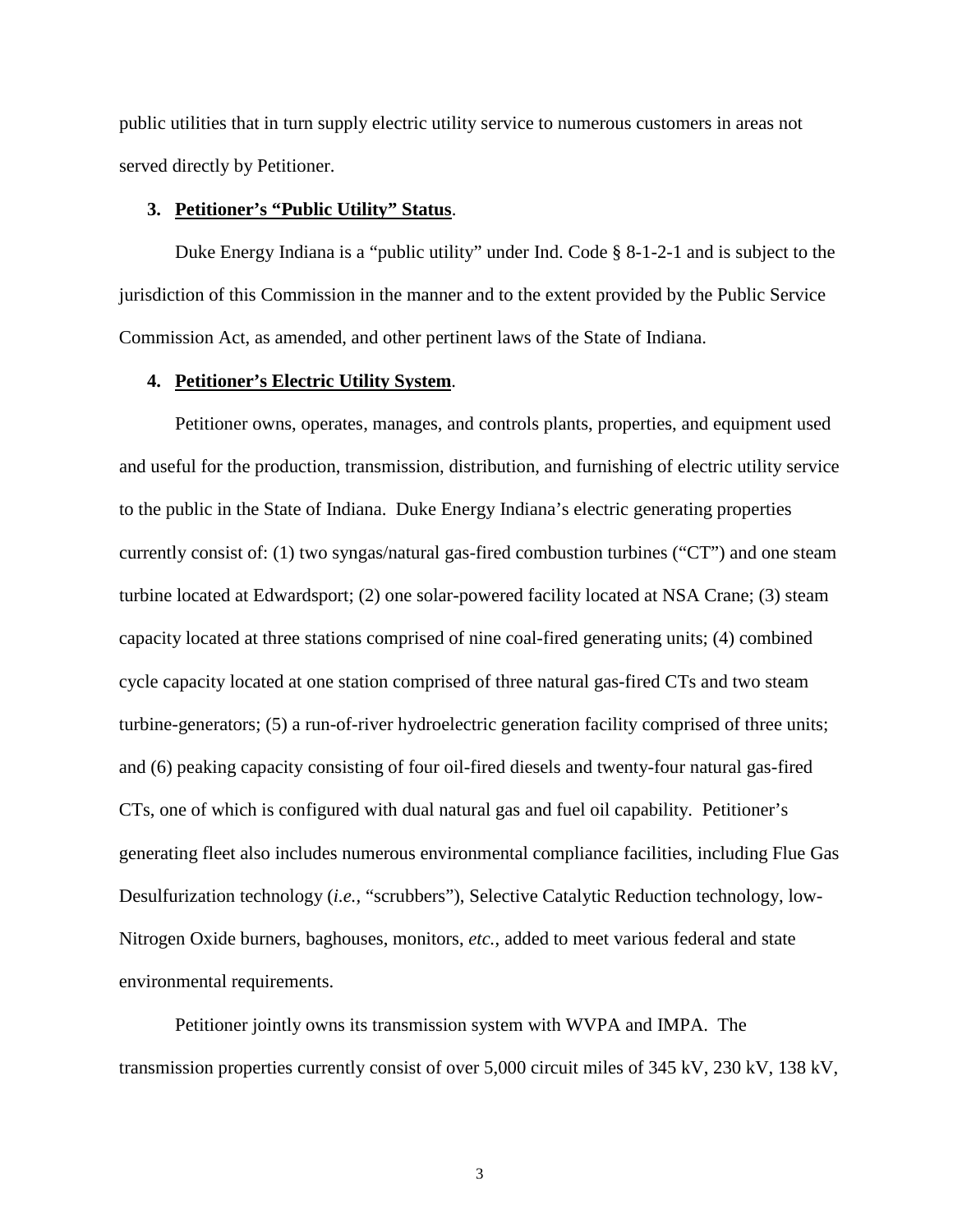and 69 kV transmission lines, along with approximately 500 transmission and distribution substations and associated equipment.

Pursuant to the Commission's Order in Cause No. 42027 (December 27, 2001), Duke Energy Indiana's transmission system is under the functional control of Midcontinent Independent System Operator, Inc. ("MISO"), a Federal Energy Regulatory Commission ("FERC")-approved regional transmission organization ("RTO"), and is used for the provision of open access non-discriminatory transmission service pursuant to MISO's Open Access Transmission Tariff on file with the FERC. As a member of MISO, charges and credits are billed to Duke Energy and allocated to Duke Energy Indiana for functional operation of the transmission system, management of the MISO markets including the assurance of a reliable system, and general administration of the RTO. As a MISO member, Duke Energy Indiana must also adhere to the federal reliability standards developed and enforced by the North American Electric Reliability Corporation ("NERC"), which is the electric reliability organization certified by the FERC to establish and enforce reliability standards for the bulk power system. ReliabilityFirst ("RF") is one of eight NERC Regional Entities and is responsible for overseeing regional reliability standard development and enforcing compliance. Duke Energy Indiana s transmission facilities are wholly located within the RF region.

Duke Energy Indiana's electric distribution properties currently consist of over 22,000 circuit miles of distribution lines, as well as control rooms, transformers, circuit breakers, poles, substations, and other associated distribution equipment.

Duke Energy Indiana's electric system properties, together with its offices, call centers, and associated equipment, are used and useful in providing safe and reliable electric utility service to its customers.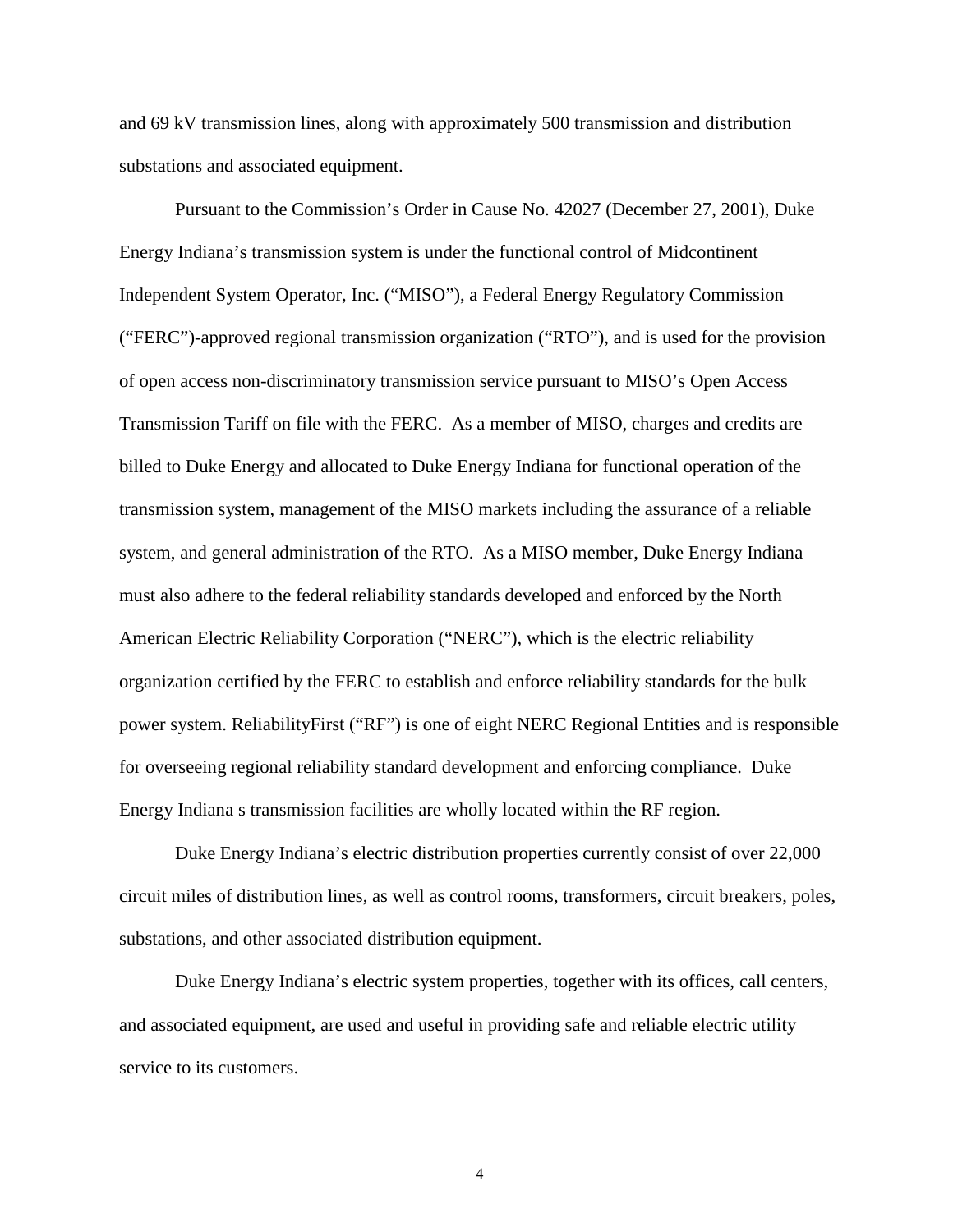Duke Energy Indiana's property is classified in accordance with the Uniform System of Accounts as prescribed by the FERC and adopted by this Commission.

#### **5. Statutory and Regulatory Authority for Requested Relief**.

This Petition is filed pursuant to Ind. Code §§ 8‐1‐2‐42.7 and 8‐1‐2‐61. Other provisions of the Public Service Commission Act, as amended, Ind. Code § 8-1-2-1, et seq., that may be applicable to the subject matter of this proceeding, include, but are not limited to: Ind. Code §§ 8-1-2-4, 6, 6.7, 6.8, 8.5, 8.8, 10, 12, 14, 19, 20, 21, 23, 24, 25, 29, 42, 61, 68 and 71 and, Ind. Code ch. 8-1-8.4, 8-1-8.7, and 8-1-39, and to the extent necessary, Ind. Code ch. 8‐1‐ 2.5. Certain of the Commission's administrative rules are or may be applicable to the subject matter of this proceeding, as well, including but not limited to:  $170$  IAC  $4-1-13(a)(a)$ ; 170 IAC 4-1-15(f); 170 IAC 4-1-16.

### **6. Commission General Administrative Order ("GAO") 2013-5**.

In accordance with the guidance provided by the Commission's General Administrative Order 2013-5 (Rate Case Standard Procedural Schedule and Recommended Best Practices for Rate Cases Submitted under Ind. Code § 8-1-2-42.7) ("GAO 2013-5"), Duke Energy Indiana hand-delivered its Notice of Intent to File Rate Case to the Commission on May 28, 2019, more than 30 days prior the date of filing this Petition.

Duke Energy Indiana has met with the Indiana Office of Utility Consumer Counselor ("OUCC") and other stakeholders to discuss this filing.

#### **7. Test Year, Rate Base Cutoff Dates**.

Pursuant to Section 42.7(d), Duke Energy Indiana is proposing a forward-looking test period determined on the basis of projected data for the twelve (12) months ending December 31, 2020 ("Test Year"). In accordance with Section 42.7, this Test Year (which commences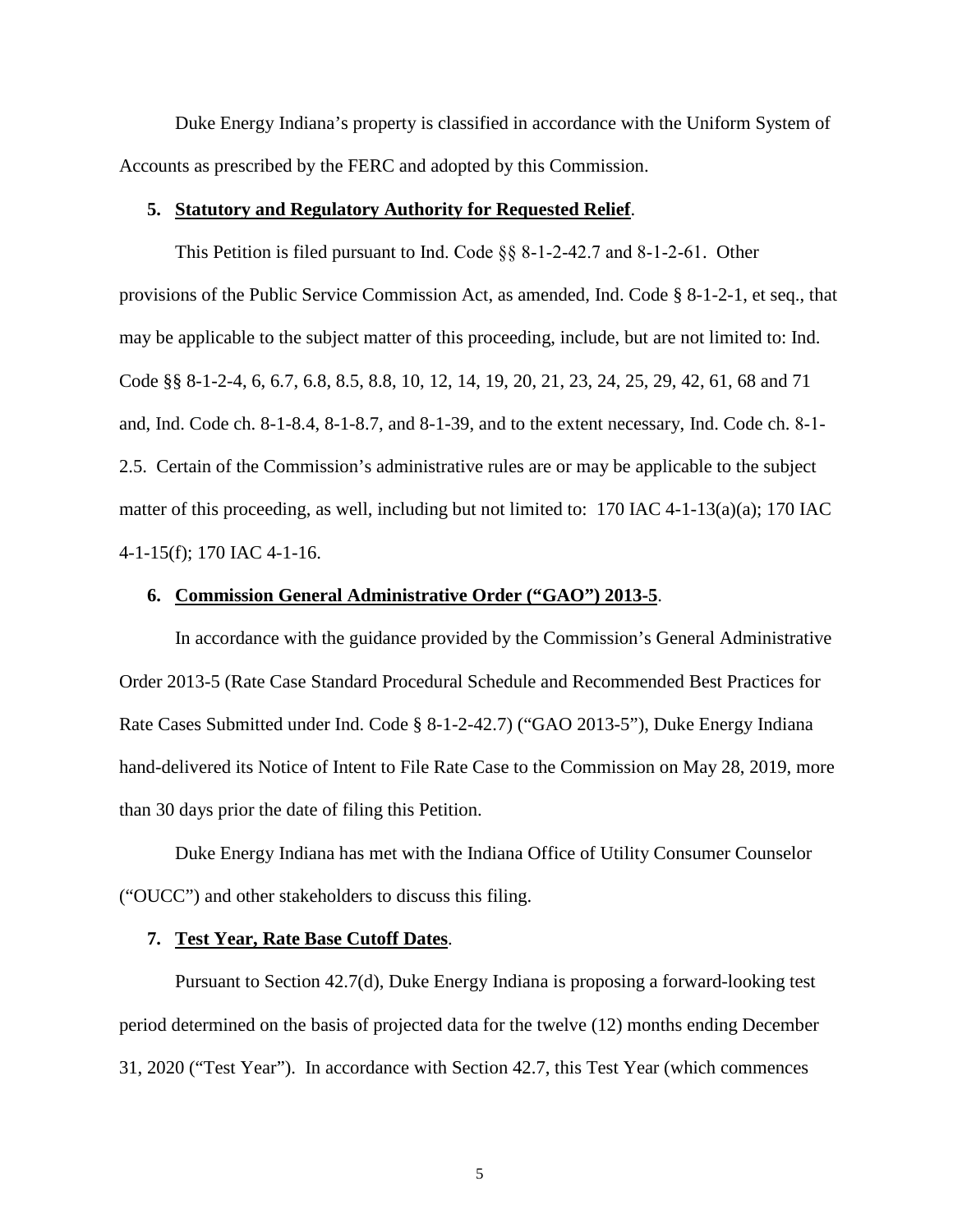January 1, 2020), begins not later than 24 months after the date on which this Petition is filed. This test period is entirely within the twenty-four month period following the date on which Duke Energy Indiana is filing its Petition.

Duke Energy Indiana proposes that the Commission establish Duke Energy Indiana authorized net operating income by applying the overall weighted average cost of capital to the Test Year end original cost rate base. The Company also proposes the Test Year end original cost rate base be used as the fair value of the Company's utility property.

### **8. Submission of Case-in-Chief and Other Supporting Documentation**.

Duke Energy Indiana will file its case-in-chief, including the information required by Section 42.7(b), in written form concurrent with this Verified Petition. Additionally, for convenience, Petitioner has included Attachment A, Duke Energy Indiana 2019 Base Rate Case Index of Issues, Requests and Supporting Witnesses, to this Verified Petition. Attachment A is identical to Petitioner's Exhibit 2-A, which is sponsored by Duke Energy Indiana witness Mr. Brian P. Davey in the Company's case-in-chief testimony and exhibits.

Duke Energy Indiana has elected to file its case in accordance with the Commission's Minimum Standard Filing Requirements ("MSFRs") (170 IAC 1-5-1 et seq.). MSFRs will be filed concurrently with Duke Energy Indiana's case-in-chief testimony in this proceeding. As recognized in GAO 2013-5, a future test year does not align with all of the Commission's preexisting MSFRs. In accordance with the guidance in the GAO 2013-5, Duke Energy Indiana has provided supporting documentation in accordance with the Commission's MSFRs, modified where appropriate to conform with the forward-looking test year authorized by Section 42.7. This information is provided electronically (in Excel format where appropriate) and includes workpapers for the forecast, the revenue requirements, the rate design, the cost of service study,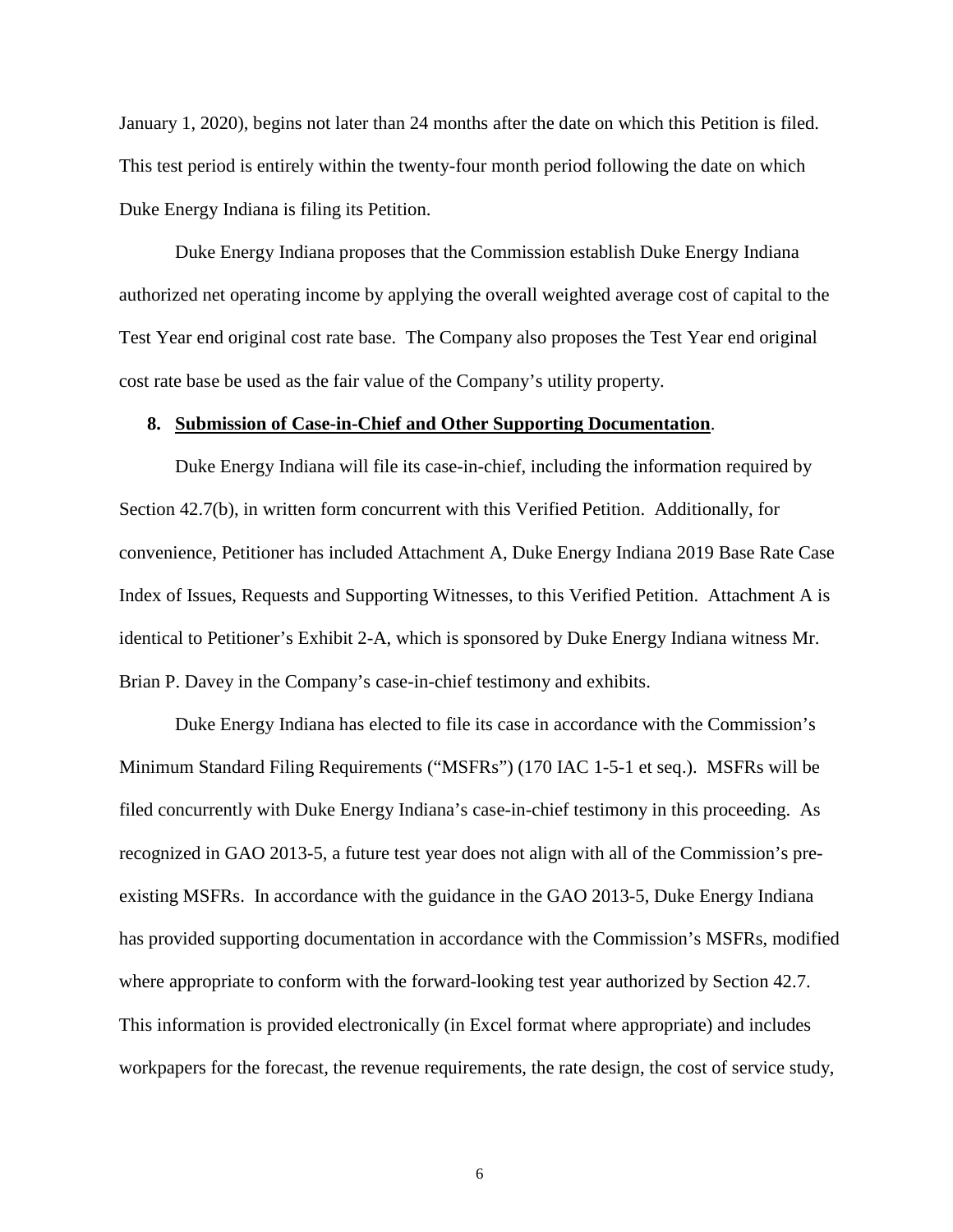the proposed cost of equity and fair rate of return, the depreciation study and decommissioning and dismantlement study, and various amortizations of regulatory assets. Duke Energy Indiana's supporting documentation also includes historical data for the calendar year 2018 and recent 2019 financial statements. Petitioner will update for actual quarterly financial data for 2019 and 2020 as the proceeding progresses and as such data becomes available.

## **9. Petitioner's Existing Rates and Rate Structure; Compliance with Transmission, Distribution, and Storage System Improvement Charge ("TDSIC") Statute**.

Duke Energy Indiana's existing retail rates in Indiana were established pursuant to the Commission's Order in Cause No. 42359, dated May 18, 2004. Those basic rates and charges remain in effect today, as modified by various riders approved by the Commission from time to time. These riders adjust Duke Energy Indiana's rates for service to timely recover changes in certain costs associated with the provision of service.

In accordance with Ind. Code.  $8-1-39-9$  $8-1-39-9$  $8-1-39-9$ ,  $\frac{1}{1}$  Duke Energy Indiana is filing this proceeding for a change in its basic rates and charges prior to the expiration of its currently approved TDSIC Plan under Commission Cause No. 44720, which ends December 31, 2022.

### **10. Petitioner's Operating Results Under Existing Rates**.

 $\overline{a}$ 

Duke Energy Indiana's underlying revenue requirements have changed and continue to change since its retail electric basic rates and charges were last established. Duke Energy Indiana's parent company has been involved in various mergers, creating efficiencies in personnel and processes. Duke Energy Indiana has continued to make significant capital expenditures for additions, replacements, and improvements to its electric utility system. Duke Energy Indiana has and must continue to make significant capital expenditures for additions as a

<span id="page-6-0"></span> $<sup>1</sup>$  "(e) A public utility that implements a TDSIC under this chapter shall, before the expiration of the public utility's</sup> approved TDSIC plan, petition the commission for review and approval of the public utility's basic rates and charges with respect to the same type of utility service." Ind. Code § 8-1-39-9(e).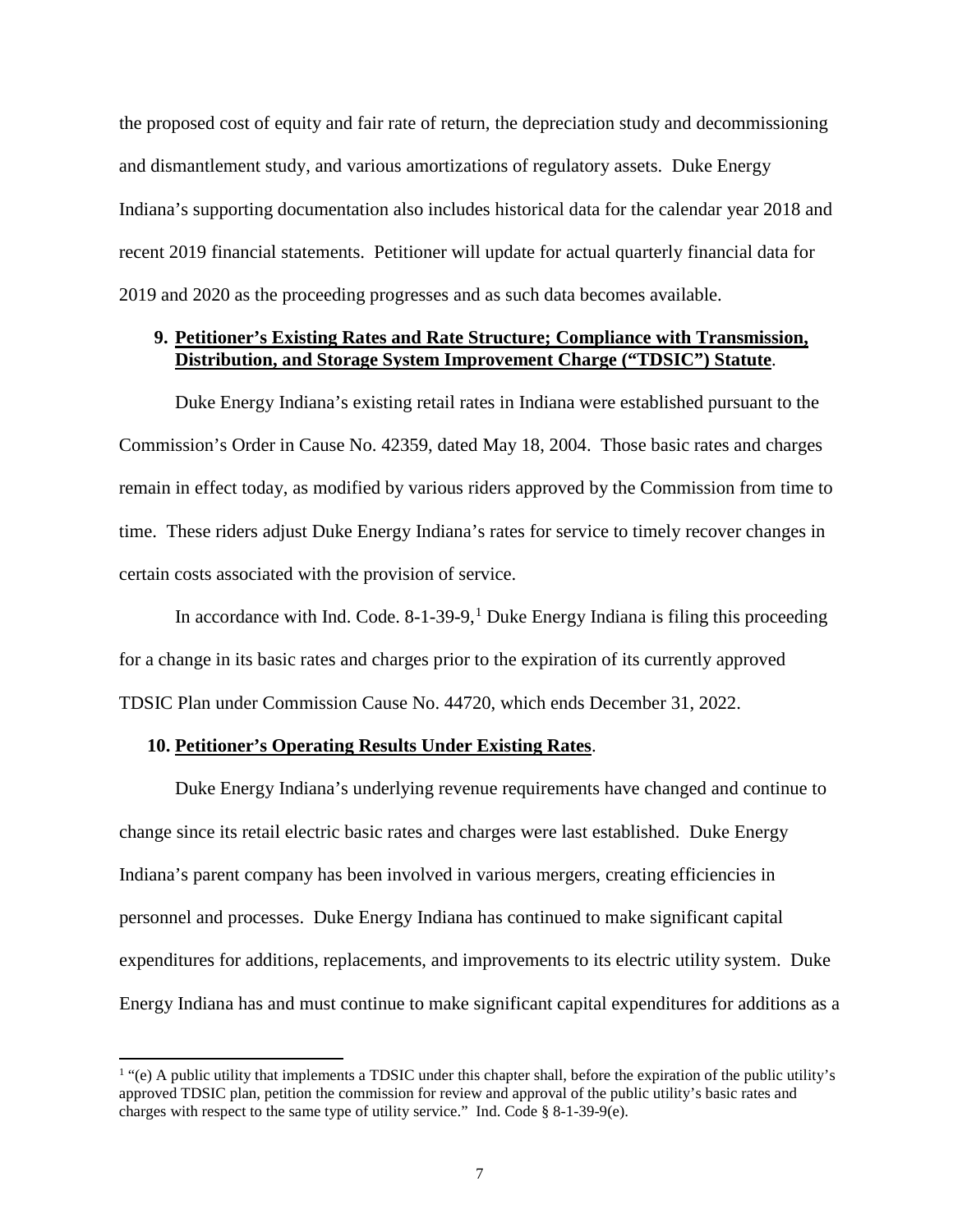result of environmental requirements. The open access requirements applicable to Duke Energy Indiana's transmission system impose obligations, costs and risks on Duke Energy Indiana as a grid user and operator and require the way in which these costs are recognized for ratemaking purposes to be updated. At the same time, Duke Energy Indiana faces the challenges of declining customer usage and the expiration of a number of wholesale contracts.

As a result, Duke Energy Indiana's Test Year return upon its electric utility property is projected to be below the level required to: (1) permit Duke Energy Indiana to earn a fair return on its electric utility property commensurate with returns available on other investments of comparable risk; (2) provide revenues that will enable Duke Energy Indiana to continue to attract capital required for additions, replacements, and improvements to its electric utility system and to comply with regulatory mandates at a reasonable cost; and (3) maintain and support Duke Energy Indiana's credit, and to assure confidence in Duke Energy Indiana's financial soundness. For the Test Year, Duke Energy Indiana's existing rates and charges will be insufficient to provide revenues adequate to cover its necessary and reasonable operating expenses and to provide the opportunity to earn a fair return. Duke Energy Indiana's existing rates, therefore, are unjust, unreasonable, insufficient and confiscatory, and should be increased.

### **11. Petitioner's Proposed Rates and Charges and Tariff Terms**.

Adequate rates are essential to allow Duke Energy Indiana to achieve the financial results that will be necessary to attract needed debt and equity capital on reasonable terms, to comply with environmental and other mandates, and to otherwise invest to meet the continued need for electricity within Duke Energy Indiana's service area. Duke Energy Indiana's filing supports the Company's ongoing effort to address aging infrastructure, secure long-term reliability, address system modernization, and otherwise meet the ongoing energy and capacity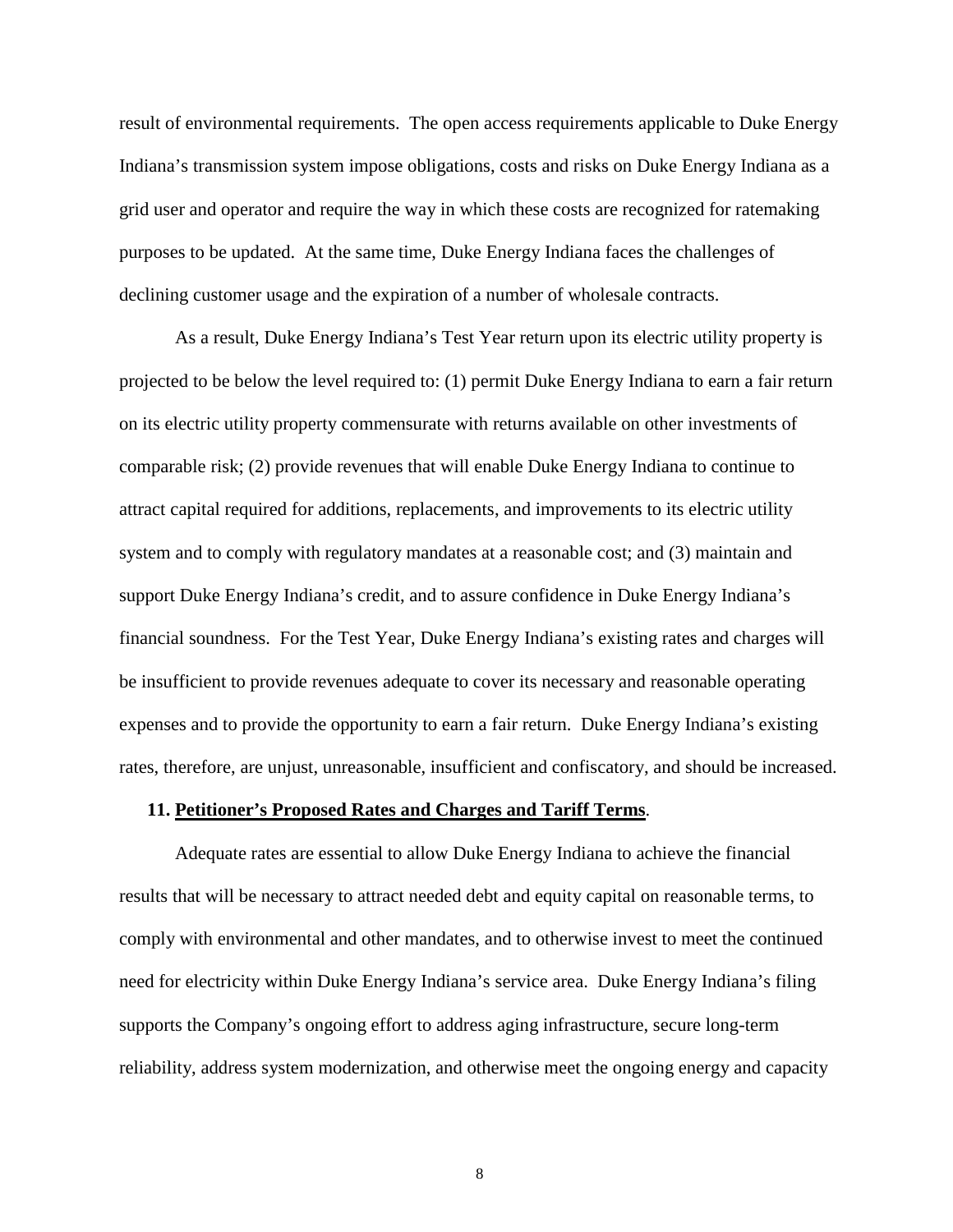needs of its customers. Duke Energy Indiana requests that new rates and charges and the associated relief be authorized to provide Duke Energy Indiana with an opportunity to realize a reasonable and adequate net operating income in order to continue render adequate and reliable service and facilities to the public.

As proposed in its case-in-chief, Duke Energy Indiana requests the Commission to approve an overall annual increase in revenues from base rates and charges, including rate adjustment mechanisms, in the total amount of approximately \$395 million (inclusive of the Step 1 and 2 increases). Petitioner proposes to implement the requested revenue increase in two steps: Step 1 would increase revenue by approximately \$345.0 million, representing a 13.54% increase; Step 2 would reflect a revenue increase of approximately \$49.6 million, representing a 1.95% incremental increase. This two-step rate increase will ensure that only plant that is inservice and used and useful will be reflected in Petitioner's retail electric rates. The proposed customer charge for residential customers, Rate RS, is \$10.54 per month and for small commercial customers, Rate CS, is \$10.70 per month.

The key drivers behind this rate increase include the addition of significant transmission and distribution investments to serve existing and new customers, the recovery of costs spent to date for coal ash removal costs at its generating stations, and vegetation management costs increases. Duke Energy Indiana also seeks to modify its depreciation rates including coal‐fired generating assets to reflect the useful lives of those assets as reflected in Duke Energy Indiana's Integrated Resource Plan, submitted to the Commission on July 1, 2019.

Duke Energy Indiana is proposing a decoupling mechanism for its residential and small commercial customers. Consistent with the Commission's Order in Cause Nos. 42943 and 43046 and the Commission's Order in Cause No. 43427, Petitioner is making its decoupling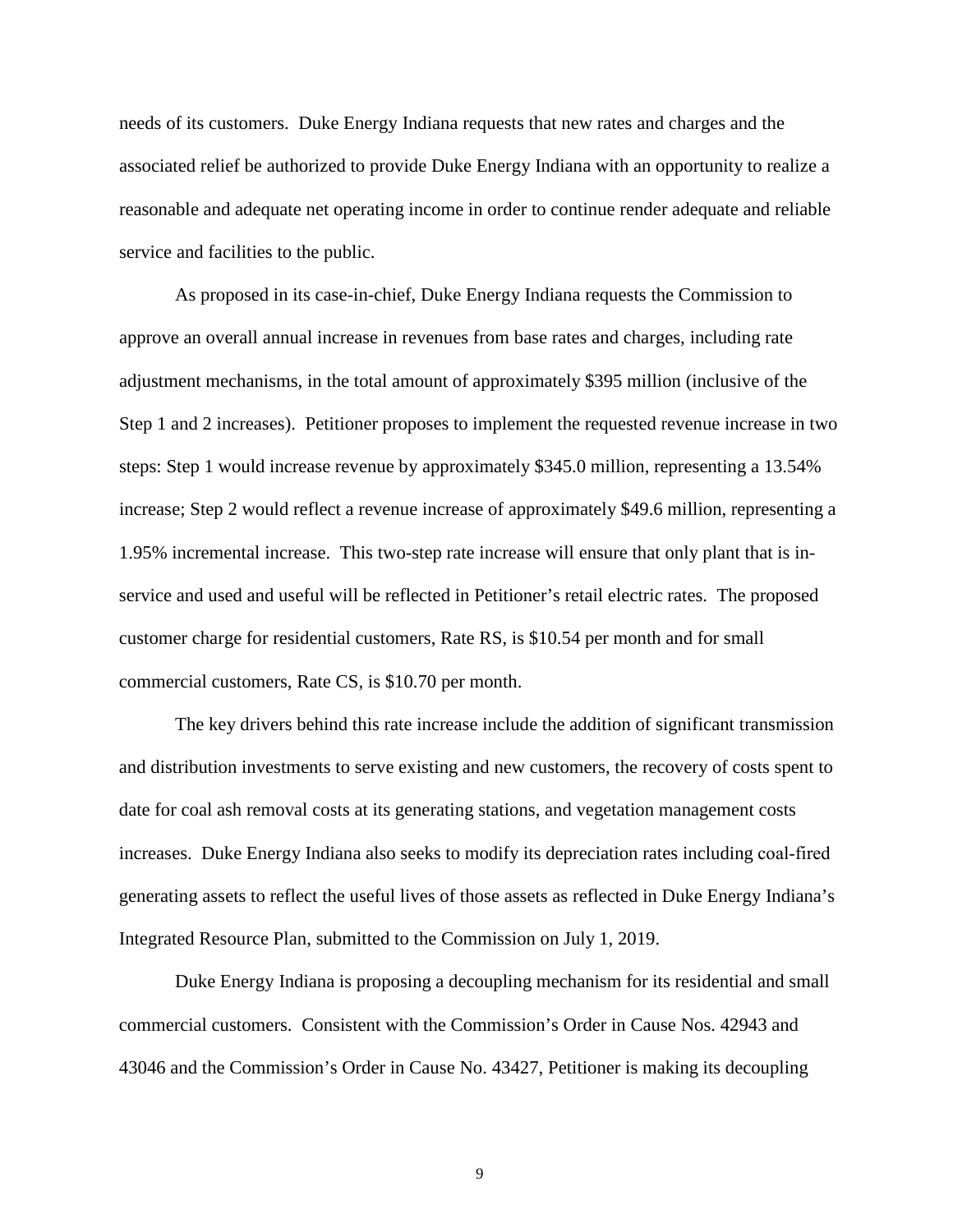proposal in a general base rate case. As explained in Petitioner's case-in-chief testimony, the proposed decoupling mechanism will address not only energy efficiency impacts but, importantly, will address the need for revenue stability while Petitioner is pursuing innovative dynamic pricing and service options for customers. Petitioner is proposing lower customer charges in conjunction with the decoupling proposal. If decoupling is approved, the proposed customer charge for Rate RS is \$9.80 per month and for Rate CS is \$9.27 per month.

Duke Energy Indiana is also seeking approval to: (1) lower the interest rate to be paid on customer deposits; (2) implement a fee-free payment option for residential customers who use credit and debit cards or electronic checks for bill payments, and include the costs of such in Petitioner's cost of service; and (3) bill for the Indiana Utility Receipts Tax on a separate line item in the customer bill. Petitioner also seeks a limited waiver of applicable Commission rules to allow the Company to utilize its smart grid technology for remote disconnections in most circumstances.

#### **12. Rate Adjustment Mechanisms**.

The relief sought by Duke Energy Indiana in this case includes proposals to modify or eliminate certain existing riders. Specifically, Duke Energy Indiana is proposing to eliminate Rider 61 – Integrated Gasification Combined Cycle Generating Facility ("IGCC"), and include the test period costs associated with the Edwardsport IGCC Generating Station in base rates. The Company is proposing to combine the three environmental expense-related riders filed together in the Company's Environmental Compliance Cost Recovery proceedings, into one consolidated rider. Rider 63 (SO2, NOx and Hg Emission Allowance Adjustment) and Rider 71 (Environmental Compliance Operating Cost Adjustment) will be consolidated into Rider 62 (Environmental Compliance Investment Adjustment). Petitioner is seeking to modify Rider 70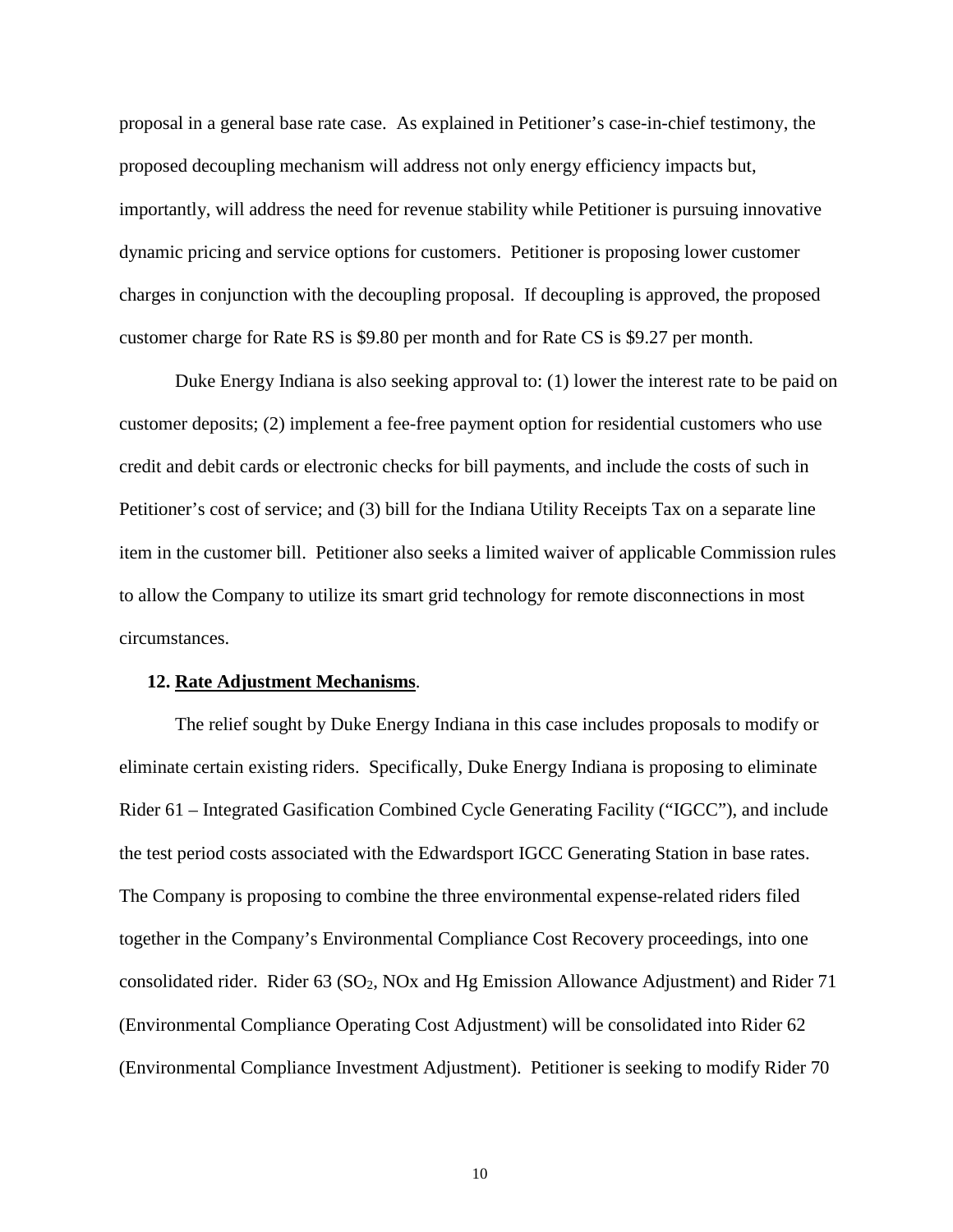to make it a zero-based tracking mechanism that will allow for the sharing of non-native sales losses as well as profits, and that will include a new category of bundled short-term capacity and energy sales. Duke Energy Indiana is also seeking an ongoing waiver of the purchased power benchmark procedures in the FAC proceedings.

Costs currently collected in riders (with the exception of the energy efficiency rider, Rider No. 66-A, and certain other costs and credits currently included in other riders as described more fully in testimony) are proposed to be included in base rates, and the riders are proposed to continue to reflect new charges and credits after the implementation of new base rates in this proceeding.

#### **13. Federal Mandate Certificate for Compliance with Coal Combustion Residual Rule.**

Duke Energy Indiana seeks a certificate of public convenience and necessity under Indiana Code ch. 8-1-8.4, for its plans for complying with the federal Resource Conservation and Recovery Act ("RCRA") and the U.S. EPA's CCR Rule requirements relating to coal ash. As described more fully in Petitioner's case-in-chief testimony, RCRA and the CCR require that Petitioner undertake significant coal ash remediation activities in order to meet certain closure and post-closure requirements at its coal-fired generating stations. As also described in more detail in Petitioner's case-in-chief testimony, Duke Energy Indiana has chosen its CCR compliance plans, among various alternative plans, so as to meet criteria such as cost, safety, schedule, constructability, regional factors, and environmental protection and impacts. Notably, the Company has submitted coal ash basin closure plans to Indiana Department of Environmental Management, which are currently awaiting approval. However, the CCR Rule contains deadlines that necessitated Duke Energy Indiana to begin its coal ash remediation activities several years ago. To date, Duke Energy Indiana has incurred approximately \$212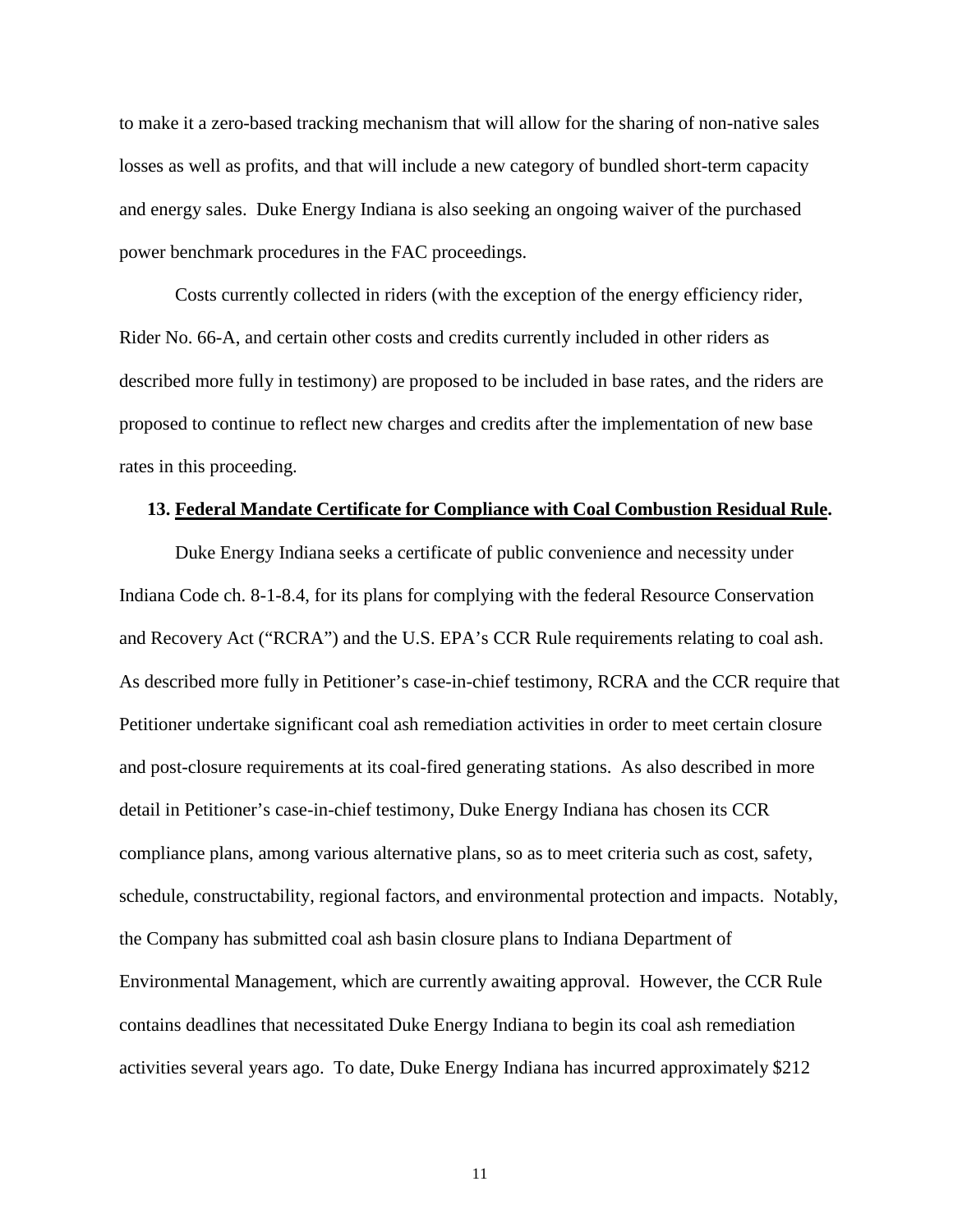million in connection with these coal ash remediation activities; the specific activities and the costs incurred therefor are detailed in case-in-chief testimony.

In addition to requesting a federal mandate certificate of public convenience and necessity, the Company is requesting in this proceeding to recover its reasonable and necessary compliance expenses incurred through 2018 (and in limited instances through 2020). For compliance costs incurred after calendar year 2018, the Company proposes to continue to defer these expenses (with carrying costs) for subsequent recovery in a future rate adjustment proceeding under Indiana Code 8-1-8.4 and/or through a future base rate proceeding.

#### **14. Accounting Proposals Included In Filing**.

Duke Energy Indiana is seeking authority to defer and subsequently recover costs associated with an IGCC major planned maintenance outage in 2020; distribution vegetation management expenses; costs associated with the Customer Connect platform; storm recovery expenses; coal ash basin closure and remediation costs; and for electric transportation pilot program costs. In addition, Duke Energy Indiana has proposed continued recovery of the costs of certain retired coal plants, pension settlement cost, and  $SO<sub>2</sub>$  emission allowance costs via regulatory asset amortization and has proposed various amortization periods for existing regulatory assets and liabilities.

#### **15. Cost Allocation and Rate Design Proposals Included in Filing.**

Duke Energy Indiana is seeking approval of a cost of service study that uses a 4-CP methodology for production-related demand costs. Petitioner is also proposing a number of innovative rate design proposals, including:

- A decoupling mechanism, as referenced above;
- Dynamic pricing pilot programs for Rates RS and CS;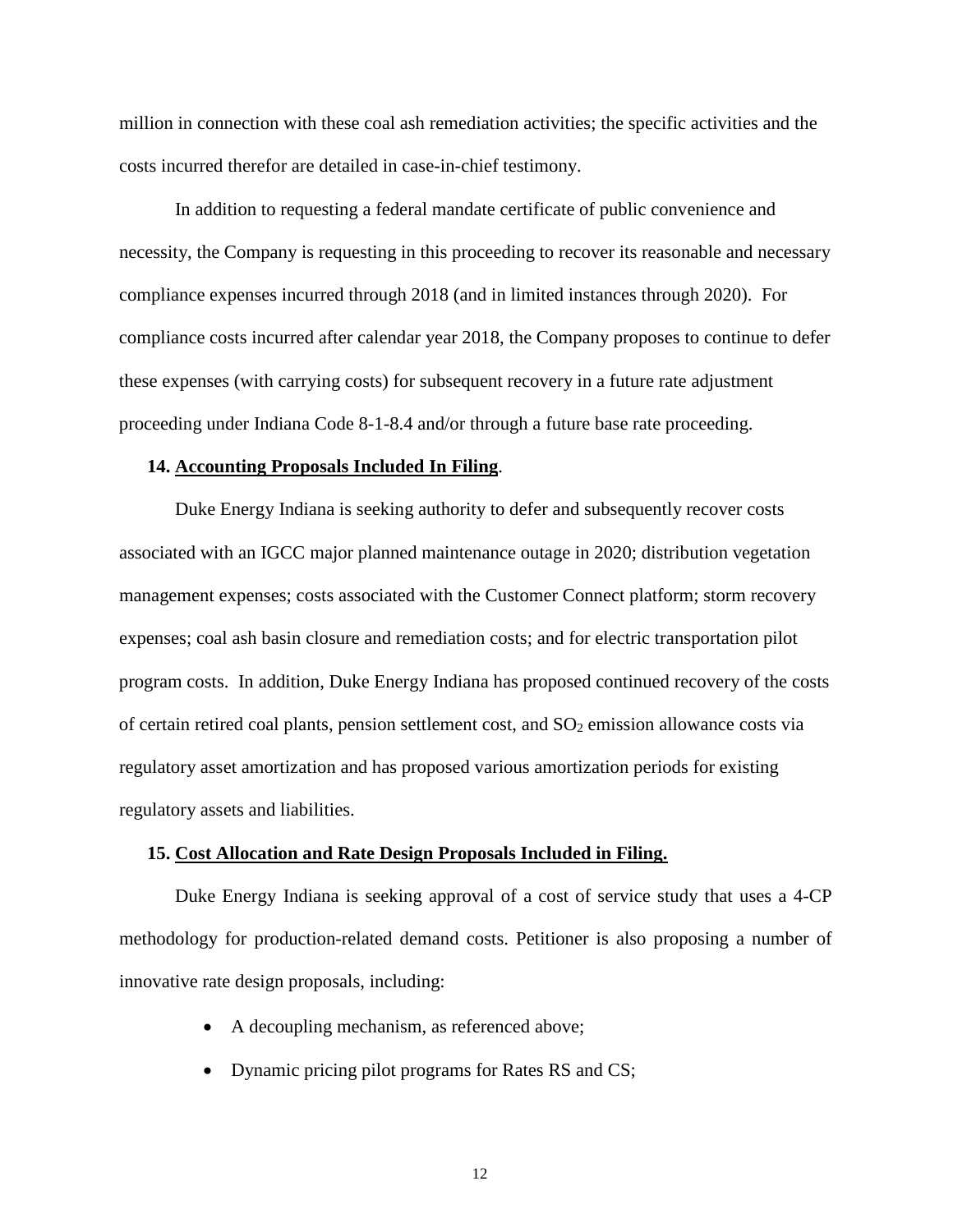- An Experimental Market Pricing Program and an Experimental Demand Management Stability Program applicable to Rate LLF and Rate HLF;
- An Electric Transportation Pilot program.

### **16. Confidential Information**.

Duke Energy Indiana is also filing a motion for protective order to protect certain confidential, proprietary, competitively sensitive, and/or trade secret information related to Duke Energy Indiana's filing from public disclosure. Duke Energy Indiana is in the process of negotiating acceptable confidentiality agreements with potential intervenors to facilitate the production of the confidential information as appropriate.

## **17. Request for Prehearing Conference and Preliminary Hearing and Procedural Schedule**.

Pursuant to 170 IAC 1-1.1-15, Duke Energy Indiana requests that a date for a prehearing conference and preliminary hearing be promptly set by the Commission to address procedural matters including setting a procedural schedule that will allow completion of the case within 300 days in accordance with GAO-2013-5 and Section 42.7. In the interim, Duke Energy Indiana will continue to work with the OUCC and potential intervenors to develop an agreed procedural schedule and discovery parameters.

#### **18. Customer Notification and Field Hearings**.

Pursuant to Ind. Code  $\S 8-1-2-61(a)$ , Duke Energy Indiana will publish notice of the filing of this Petition in a newspaper of general circulation published in each Indiana county in which Duke Energy Indiana renders service. Duke Energy Indiana will furnish to residential customers within forty-five (45) days of this Petition, a notice which fairly summarizes the nature and extent of the proposed changes, in accordance with 170 IAC 4-1-18(c). Such notice will be provided via bill insert.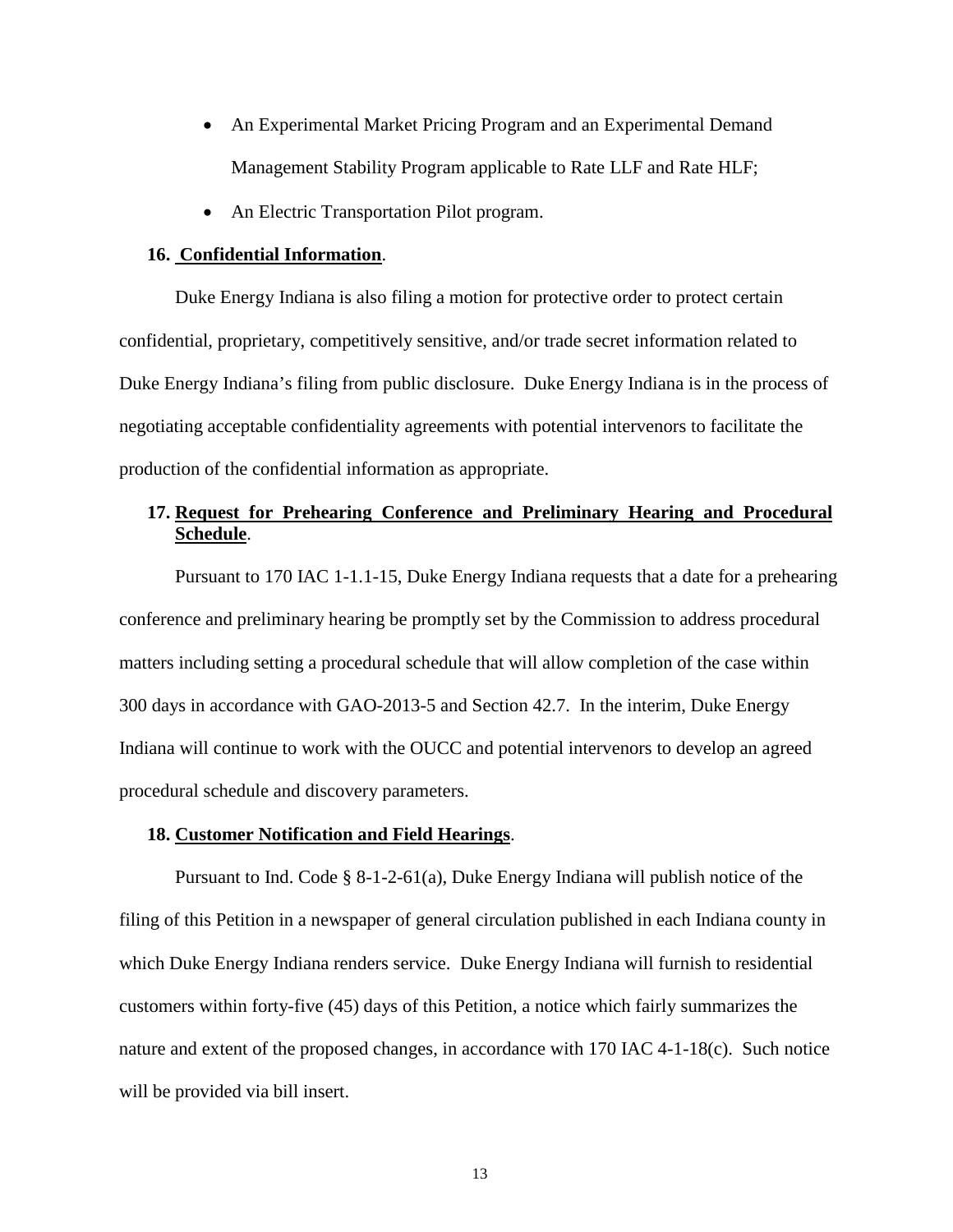Ind. Code § 8-1-2-61 requires a field hearing in the largest municipality served by the utility. The largest municipality in Petitioner's service territory is currently Carmel, Indiana. Given that Petitioner's service territory covers portions of much of Indiana, additional field hearings may also be considered by the Commission.

### **19. Attorneys for Petitioner**.

The names and addresses of Duke Energy Indiana's duly authorized representatives, to whom all correspondence and communications concerning this Petition should be sent, are as follows:

> Kelley A. Karn (Atty. No. 22417-29) Melanie D. Price (Atty. No. 21786-49) Elizabeth A. Herriman (Atty. No. 24942-49) Andrew J. Wells (Atty. No. 29545-49) Duke Energy Business Services LLC 1000 East Main Street Plainfield, Indiana 46168 Telephone: (317) 838-2461 Facsimile: (317) 838-1842 [kelley.karn@duke-energy.com](mailto:kelley.karn@duke-energy.com) [melanie.price@duke-energy.com](mailto:melanie.price@duke-energy.com) beth.herriman@duke-energy.com [andrew.wells@duke-energy.com](mailto:andrew.wells@duke-energy.com)

Kay E. Pashos (Atty. No. 11644-49) Mark R. Alson (Atty. No. 27724-64) Ice Miller LLP One American Square Suite 2900 Indianapolis, Indiana 46282 Pashos Phone: (317) 236-2208 Alson Phone: (317) 236-2263 Pashos Fax: (317) 592-4676 Alson Fax: 317-592-4698 [kay.pashos@icemiller.com](mailto:kay.pashos@icemiller.com) [mark.alson@icemiller.com](mailto:mark.alson@icemiller.com)

WHEREFORE, Duke Energy Indiana respectfully requests that the Commission

promptly conduct a prehearing conference and preliminary hearing, make such investigation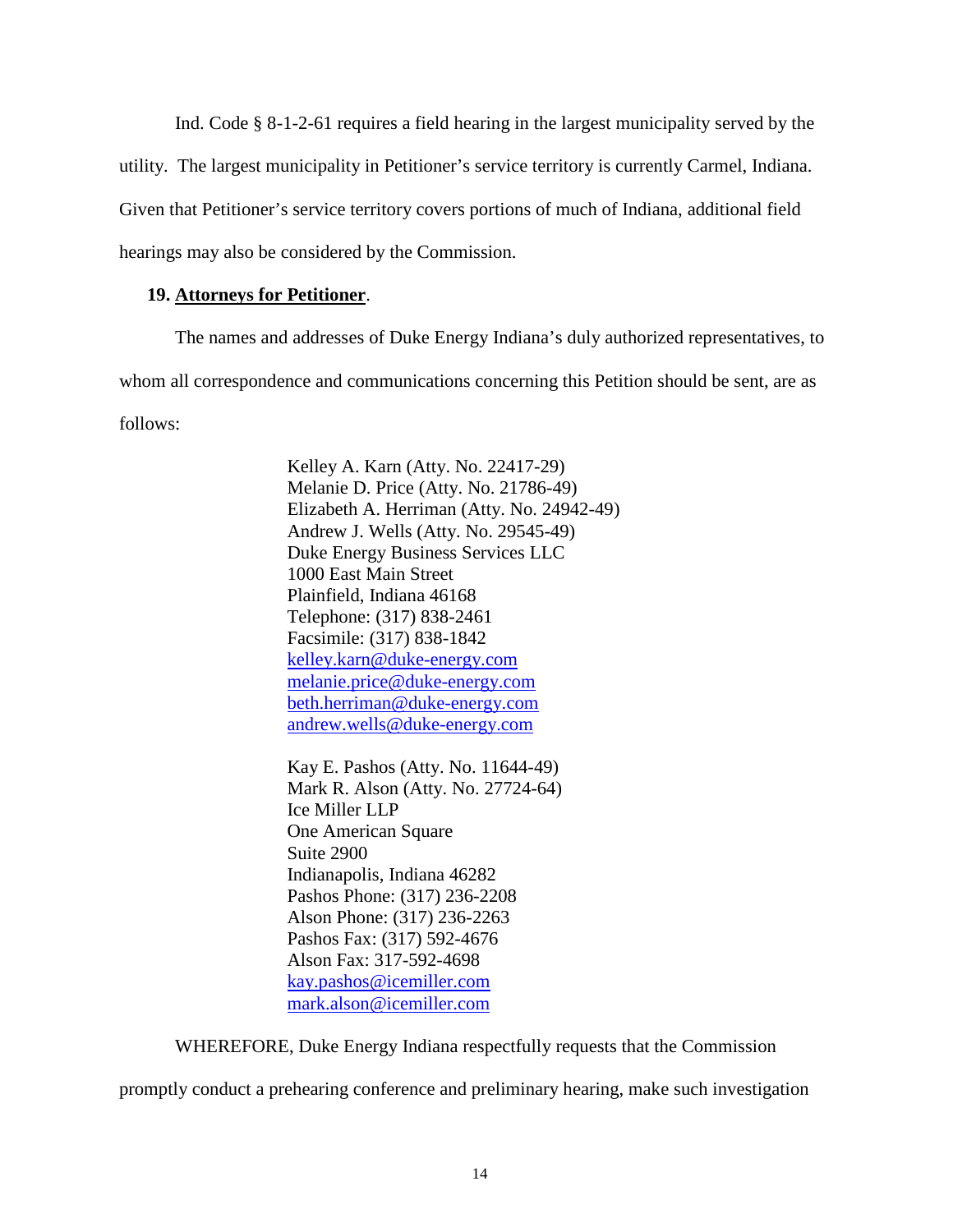and hold such hearings as are necessary or advisable in this proceeding, and thereafter make and enter an appropriate order in accordance with the time frame provided in GAO- 2013-5 and Section 42.7:

(1) finding that the existing rates for electric service rendered by Duke Energy Indiana in the State of Indiana are insufficient to provide revenues to cover the reasonable and necessary Test Year operating expenses and a fair return and are therefore unjust, unreasonable, insufficient, and confiscatory; (2) determining and, by order, fixing increased rates and charges to be imposed, observed, and followed commencing as soon as practicable in lieu of those so found to be unjust, unreasonable, insufficient, and confiscatory and authorizing and approving the filing new schedules of rates and charges applicable to its electric utility service on a stepped-in basis that will provide just, reasonable, sufficient, and non-confiscatory rates; (3) authorizing Duke Energy Indiana to revise and place into effect new depreciation rates as proposed in its evidence; (4) including the Company's prepaid pension asset in rate base; (5) including all of Duke Energy Indiana's utility plant in service, including plant to be in-service by the end of 2020, qualified pollution control property, and clean energy projects, in the revenue requirement to be established in this Cause; (6) including Edwardsport IGCC in the revenue requirement to be established in this Cause; (7) granting Petitioner a federal mandate certificate of public convenience and necessity for its plans for complying with the U.S. EPA's CCR Rule; (8) approving the accounting relief, deferrals and other requests identified in Duke Energy Indiana's evidence; (9) approving the Company's other rate adjustment mechanism proposals, as proposed by Duke Energy Indiana in its case-in-chief; (10) approving Duke Energy Indiana's proposed cost allocation and rate design, including the its proposed decoupling mechanism for residential and small commercial customers; (11)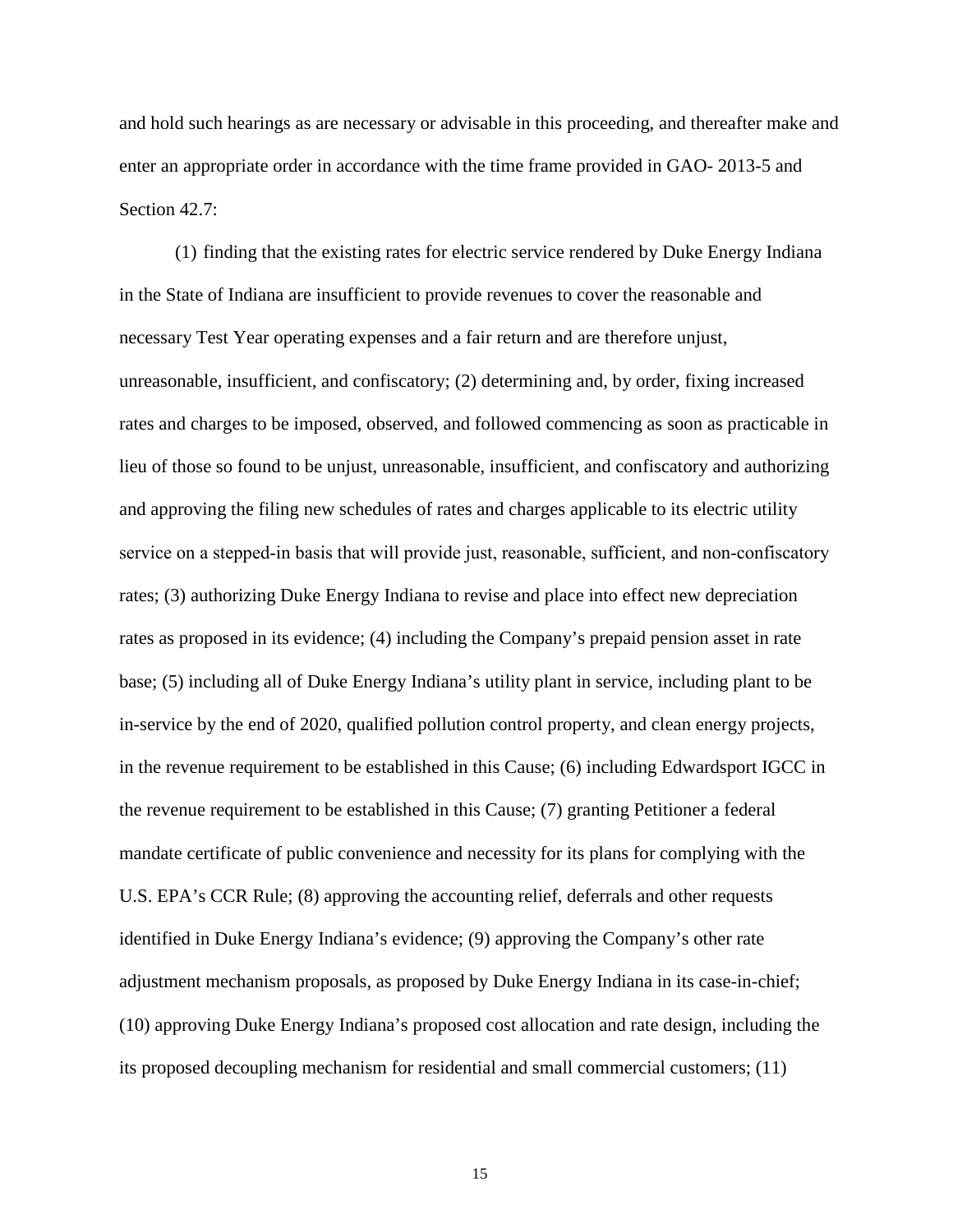approving and authorizing Duke Energy Indiana to implement various changes in the terms, conditions, and provisions of Duke Energy Indiana's tariff and bill format for electric service rates as proposed in Duke Energy Indiana's evidence; (12) approving Duke Energy Indiana's Test Year and proposal to step in the new rates as discussed in Duke Energy Indiana's case-inchief; (13) authorizing and approving the filing by Duke Energy Indiana of new schedules of increased rates and charges for electric service so as to provide just, reasonable, sufficient, and non-confiscatory rates; and (14) granting such other and further relief to Duke Energy Indiana as may be appropriate and proper.

Dated this 2nd day of July, 2019.

Respectfully submitted,

DUKE ENERGY INDIANA, LLC

Kelley Kan

By: \_\_\_\_\_\_\_\_\_\_\_\_\_\_\_\_\_\_\_\_\_\_\_\_\_\_\_\_\_\_\_\_\_\_

Counsel for Duke Energy Indiana, LLC

Kelley A. Karn, Atty. No. 22417-29 Melanie D. Price, Atty. No. 21786-49 Elizabeth A. Herriman, Atty. No. 24942-49 Andrew J. Wells, Atty. No. 29545-49 Duke Energy Business Services LLC 1000 East Main Street Plainfield, Indiana 46168 Telephone: (317) 838-2461 Facsimile: (317) 838-1842 [kelley.karn@duke-energy.com](mailto:kelley.karn@duke-energy.com) [melanie.price@duke-energy.com](mailto:melanie.price@duke-energy.com) beth.herriman@duke-energy.com [andrew.wells@duke-energy.com](mailto:andrew.wells@duke-energy.com)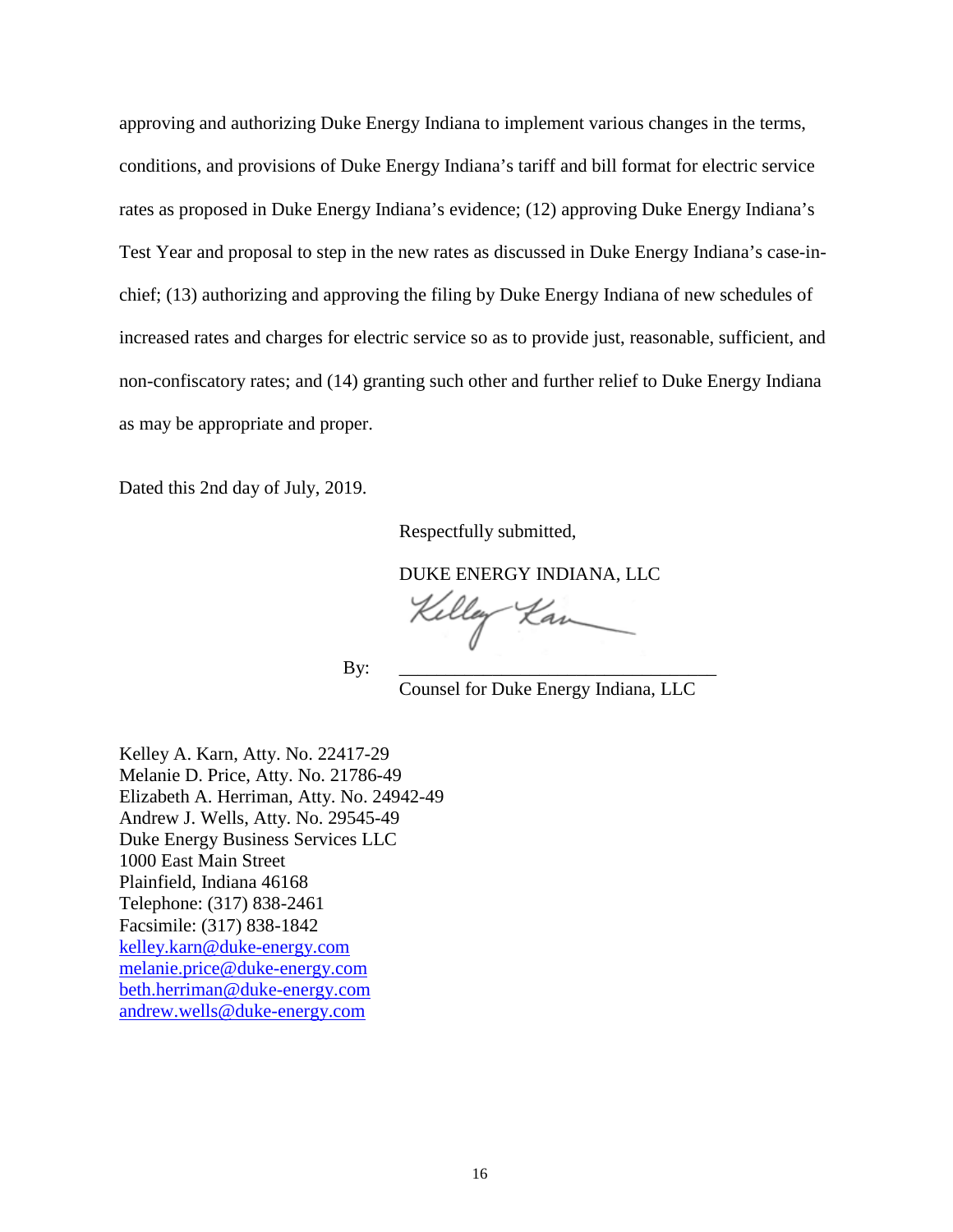### **AFFIDAVIT**

**STATE OF INDIANA**  $\mathcal{F}$  $)$  SS: **COUNTY OF HENDRICKS** )

Stan C. Pinegar, being first duly sworn, depose and say that they are the State President for Duke Energy Indiana LLC, the service company affiliate of Duke Energy Indiana, LLC, respectively, the Petitioner in the foregoing Petition; that as such they have executed the foregoing Petition and have authority to do so; that they have read said Petition and know the contents thereof; and that the statements therein contained are true to the best of their knowledge, information and belief.

inego

C. Pinegar **State President** 

Subscribed and sworn to before me, This  $27$  day of  $\sqrt{2}$  , 2019.

**Notary Public** 

My Commission Expires: 11.12.26 My County of Residence:

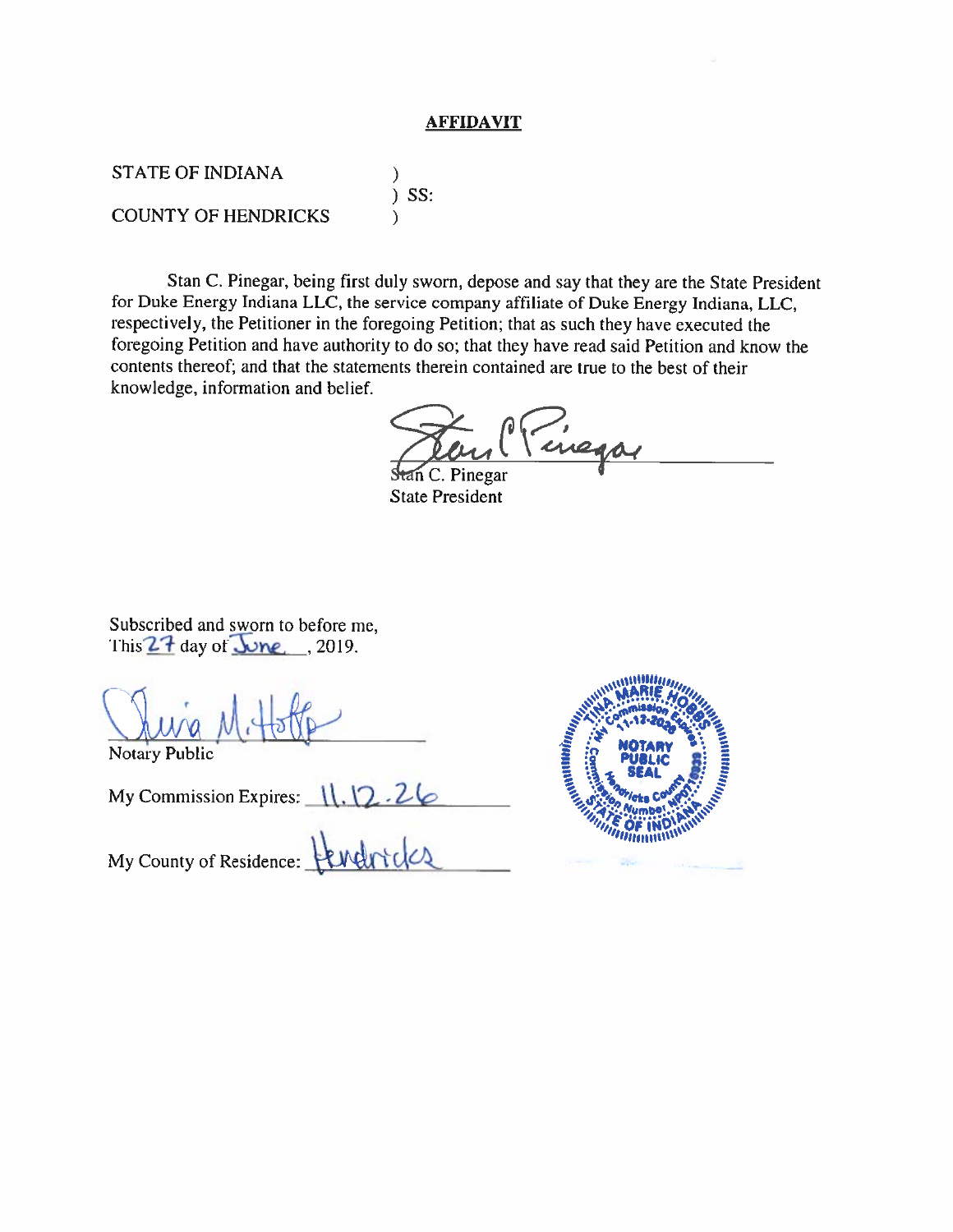### **CERTIFICATE OF SERVICE**

The undersigned hereby certifies that a copy of the foregoing was electronically delivered this 2nd day of July, 2019 to the following:

Randy Helmen Scott Franson Jeffrey Reed Indiana Office of Utility Consumer Counselor PNC Center 115 W. Washington Street Suite 1500 South Indianapolis, Indiana 46204 [rhelmen@oucc.in.gov](mailto:rhelmen@oucc.in.gov) sfranson@oucc.in.gov [jreed@oucc.in.gov](mailto:jreed@oucc.in.gov) [infomgt@oucc.in.gov](mailto:infomgt@oucc.in.gov)

Copies have been distributed electronically, for informational purposes, to the following:

Anne E. Becker Lewis & Kappes, P.C. One American Square, Suite 2500 Indianapolis, Indiana 46282-0003 [abecker@Lewis-Kappes.com](mailto:abecker@Lewis-Kappes.com)

Tabitha L. Balzer Aaron A. Schmoll Bette Dodd Lewis & Kappes, P.C. One American Square, Suite 2500 Indianapolis, Indiana 46282-0003 [TBalzer@Lewis-Kappes.com](mailto:TBalzer@Lewis-Kappes.com) [ASchmoll@LewisKappes.com](mailto:ASchmoll@LewisKappes.com?Subject=Website%20Inquiry) [BDodd@LewisKappes.com](mailto:BDodd@LewisKappes.com)

Robert K. Johnson, Esq. 2454 Waldon Drive Greenwood, IN 46143 [rjohnson@utilitylaw.us](mailto:rjohnson@utilitylaw.us)

Kurt J. Boehm, Esq. Boehm, Kurtz & Lowry 36 East Seventh Street, Suite 1510 Cincinnati, OH 45202 [kboehm@bkllawfirm.com](mailto:kboehm@bkllawfirm.com)

Jennifer A. Washburn Citizens Action Coalition of Indiana, Inc. 1915 West 18<sup>th</sup> Street, Suite C Indianapolis, IN 46202 [jwashburn@citact.org](mailto:jwashburn@citact.org)

Peter J. Mattheis Shaun C. Mohler Stone Mattheis Xenopoulos & Brew, PC 1025 Thomas Jefferson Street, NW 8th Floor, West Tower Washington, DC 20007-5201 [pjm@smxblaw.com](mailto:pjm@smxblaw.com) [smohler@smxblaw.com](mailto:smohler@smxblaw.com)

Damon E. Xenopoulos Stone Mattheis Xenopoulos & Brew, PC 1025 Thomas Jefferson Street, NW 8th Floor, West Tower Washington, DC 20007-5201 [dex@smxblaw.com](mailto:dex@smxblaw.com)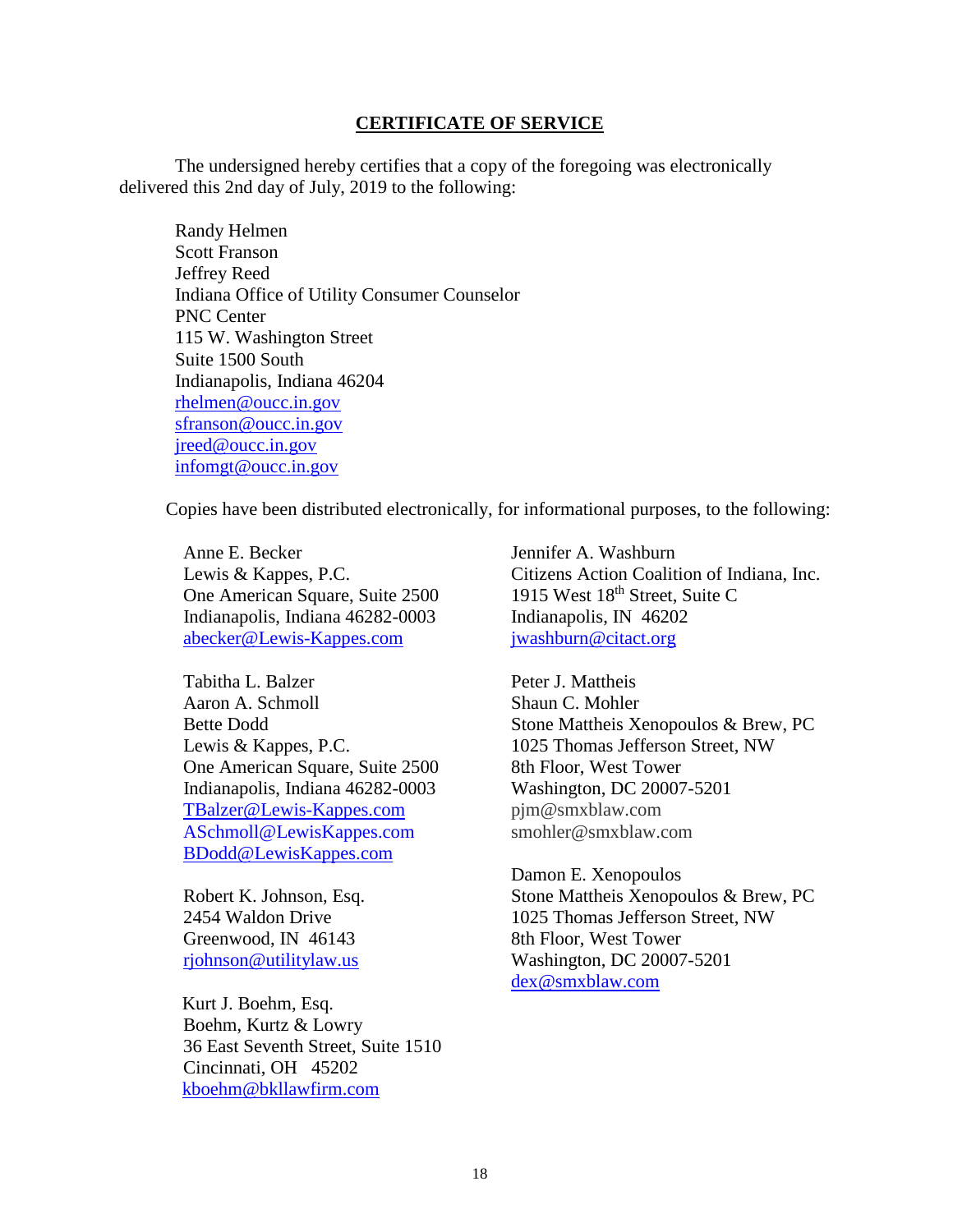Dated this 2nd day of July, 2019.

Kelley Kan

By: \_\_\_\_\_\_\_\_\_\_\_\_\_\_\_\_\_\_\_\_\_\_\_\_\_\_\_\_\_\_\_\_\_\_\_

Counsel for Duke Energy Indiana, LLC

Kelley A. Karn, Atty. No. 22417-29 Melanie D. Price, Atty. No. 21786-49 Elizabeth A. Herriman, Atty. No. 24942-49 Andrew J. Wells, Atty. No. 29545-49 Duke Energy Business Services LLC 1000 East Main Street Plainfield, Indiana 46168 Telephone: (317) 838-2461 Facsimile: (317) 838-1842 [kelley.karn@duke-energy.com](mailto:kelley.karn@duke-energy.com) [melanie.price@duke-energy.com](mailto:melanie.price@duke-energy.com) beth.herriman@duke-energy.com [andrew.wells@duke-energy.com](mailto:andrew.wells@duke-energy.com)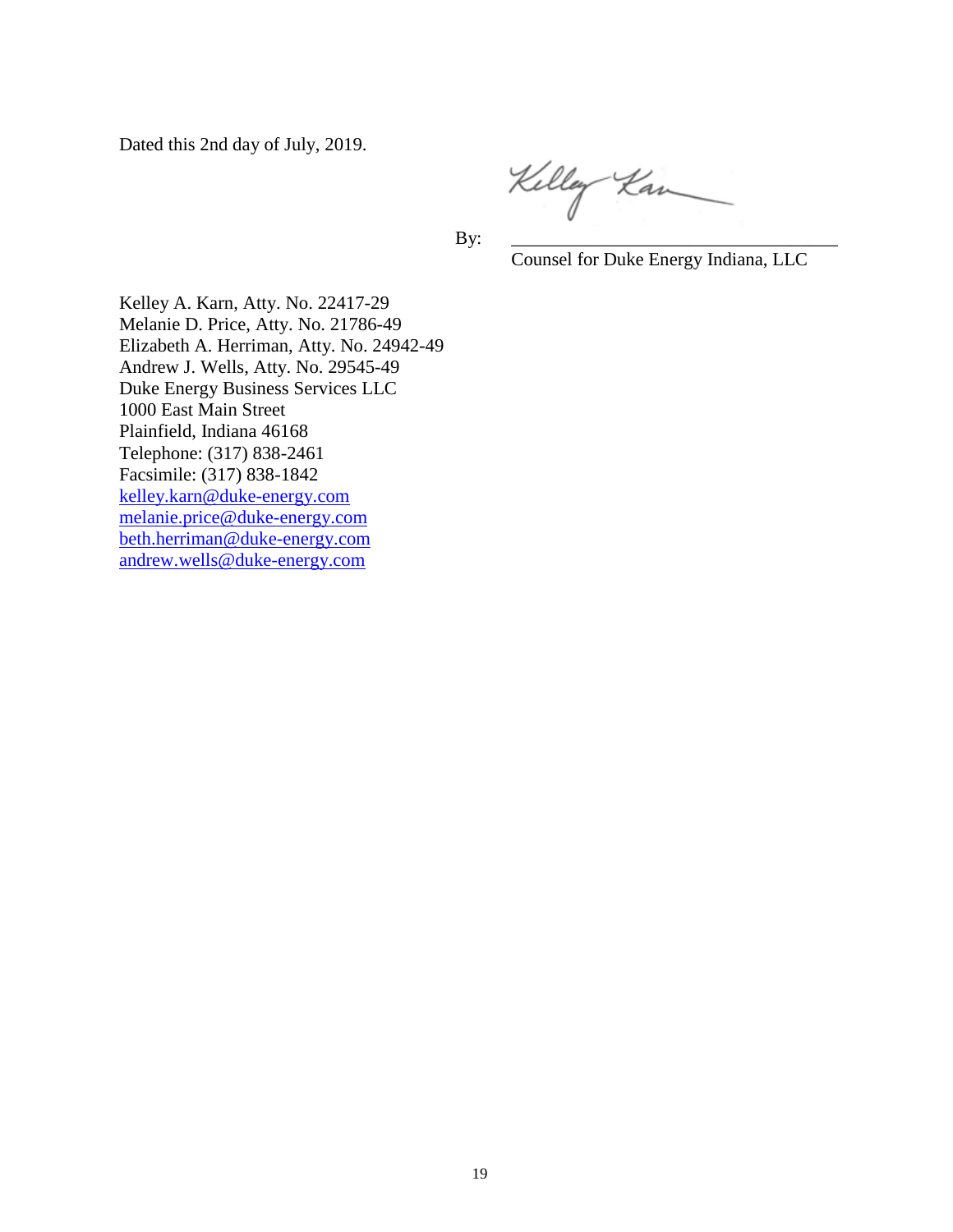## **Duke Energy Indiana 2019 Base Rate Case Index of Issues, Requests, and Supporting Witnesses[1](#page-19-0)**

| <b>Subject</b>                   | <b>Proposal</b>                       | <b>Supporting Witness</b> |
|----------------------------------|---------------------------------------|---------------------------|
| <b>Test Year</b>                 | Twelve Months Ended December 31, 2020 | Davey                     |
| Historical<br><b>Base Period</b> | Twelve Months Ended December 31, 2018 | Davey                     |

| <b>REVENUE REQUIREMENT</b>     |                                                                                                                                                                                                                                                            |                                                                                                                                                                                                                                                                                          |  |
|--------------------------------|------------------------------------------------------------------------------------------------------------------------------------------------------------------------------------------------------------------------------------------------------------|------------------------------------------------------------------------------------------------------------------------------------------------------------------------------------------------------------------------------------------------------------------------------------------|--|
| <b>Subject</b>                 | <b>Request</b>                                                                                                                                                                                                                                             | <b>Supporting Witness</b>                                                                                                                                                                                                                                                                |  |
| Overall<br>Revenue<br>Increase | • Total annual increase in revenue of approximately<br>\$394.6 million or 15.49% to be implemented in<br>two steps.<br>• Step 1: \$345.0 million or 13.54%.<br>• Step 2: \$49.6 million or 1.95%.                                                          | • Pinegar (overview)<br>• Davey (summary<br>and drivers)<br>• Basic Accounting<br>Exhibits listing at<br>end of this exhibit                                                                                                                                                             |  |
| Financial<br>forecast          | Set rates based on test year 2020 financial forecast<br>which includes operating expenses, capital investments,<br>other balance sheet components. The forecast will<br>subsequently reflect <i>pro forma</i> adjustments supported<br>by other witnesses. | · Jacobi (overall<br>development of financial<br>forecast, including<br>O&M and capital<br>forecast)<br>· Sullivan (Capital structure<br>and cost of long-term debt)<br>• Setser (Cost assignment<br>processes)<br>• Metzler (Compensation<br>and benefits)<br>• Phipps (Fuel inventory) |  |
| Pro forma<br>adjustments       | • Approve <i>pro forma</i> adjustments to financial<br>forecast. Company witness Davey's testimony<br>includes a list of <i>pro forma</i> adjustments and<br>supporting witnesses.                                                                         | $\bullet$ Graft<br>• Douglas<br>· Sieferman<br>$\bullet$ Flick                                                                                                                                                                                                                           |  |

<span id="page-19-0"></span><sup>1</sup> This Index of the Company's case-in-chief is intended to highlight issues and is not an exhaustive list of requests in this proceeding. A complete account of requested relief can be found in case-in-chief, including but not limited to petition, testimony, exhibits, workpapers, and minimum standard filing requirement ("MSFR") responses. The table at the end of this exhibit, also provides an index of the MSFR Basic Accounting Exhibits.

 $\overline{a}$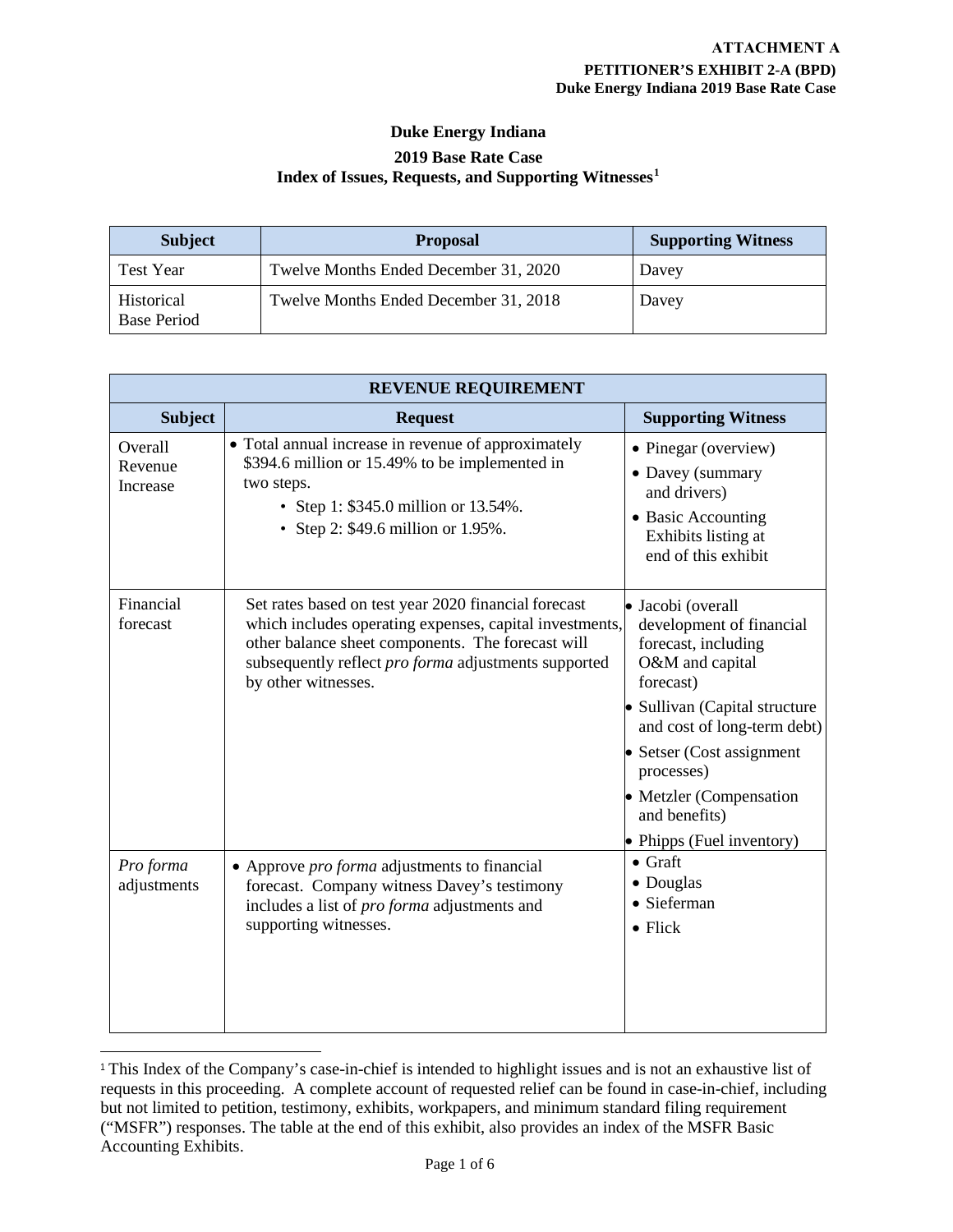## **ATTACHMENT A**

## **PETITIONER'S EXHIBIT 2-A (BPD) Duke Energy Indiana 2019 Base Rate Case**

| <b>REVENUE REQUIREMENT</b>                        |                                                                                                                                                                                                                                                                                                                                                                                                  |                                                                                                                                                                                                                     |  |
|---------------------------------------------------|--------------------------------------------------------------------------------------------------------------------------------------------------------------------------------------------------------------------------------------------------------------------------------------------------------------------------------------------------------------------------------------------------|---------------------------------------------------------------------------------------------------------------------------------------------------------------------------------------------------------------------|--|
| <b>Subject</b>                                    | <b>Request</b>                                                                                                                                                                                                                                                                                                                                                                                   | <b>Supporting Witness</b>                                                                                                                                                                                           |  |
| Depreciation                                      | • Set new depreciation rates and reflect the resulting<br>depreciation expense in base rates based on<br>depreciation study.<br>• Shorter expected lives of generating plants<br>reflected in deprecation study.<br>• Costs of decommissioning and dismantlement reflected<br>in depreciation study.<br>Including material and supplies inventory<br>$\circ$<br>balances, net of salvage credits | • Douglas (depreciation<br>expense)<br>• Spanos (depreciation rates<br>and depreciation study)<br>• Pike (expected lives of<br>generating plants)<br>$\bullet$ Kopp<br>(decommissioning and<br>dismantlement study) |  |
| Step 1 and 2<br>total revenue<br>requirements     | Approve proposed jurisdictional retail revenue<br>requirement.                                                                                                                                                                                                                                                                                                                                   | Douglas                                                                                                                                                                                                             |  |
| Separation<br>study                               | Reflect results of separation study as the basis to<br>determine jurisdictional retail revenue requirement.                                                                                                                                                                                                                                                                                      | Diaz                                                                                                                                                                                                                |  |
| Return on<br>Equity                               | Authorize 10.4%.                                                                                                                                                                                                                                                                                                                                                                                 | Hevert                                                                                                                                                                                                              |  |
| Taxes                                             | • Reflect forecasted Test Year expenses in base rates.                                                                                                                                                                                                                                                                                                                                           | Panizza                                                                                                                                                                                                             |  |
| Generating<br>fleet<br>(excluding<br>Edwardsport) | • Approval of generating fleet costs including<br>environmental investments as used and useful assets.<br>• Reflect in-service capital expenditures in rate base.<br>• Reflect 2020 operation and maintenance expenses in<br>rates.                                                                                                                                                              | Mosley                                                                                                                                                                                                              |  |
| Edwardsport<br>generating<br>station              | Approval of Edwardsport generating station costs and<br>designation as used and useful.<br>• Reflect 2018, 2019 and 2020 capital expenditures in<br>rate base.<br>• Reflect the Edwardsport materials and supplies<br>inventory in rate base.<br>• Reflect 2020 operation and maintenance expenses in<br>rates as adjusted for the deferral of the 2020 major<br>maintenance outage.             | $\bullet$ Gurganus<br>• Douglas (deferral of<br>outage)                                                                                                                                                             |  |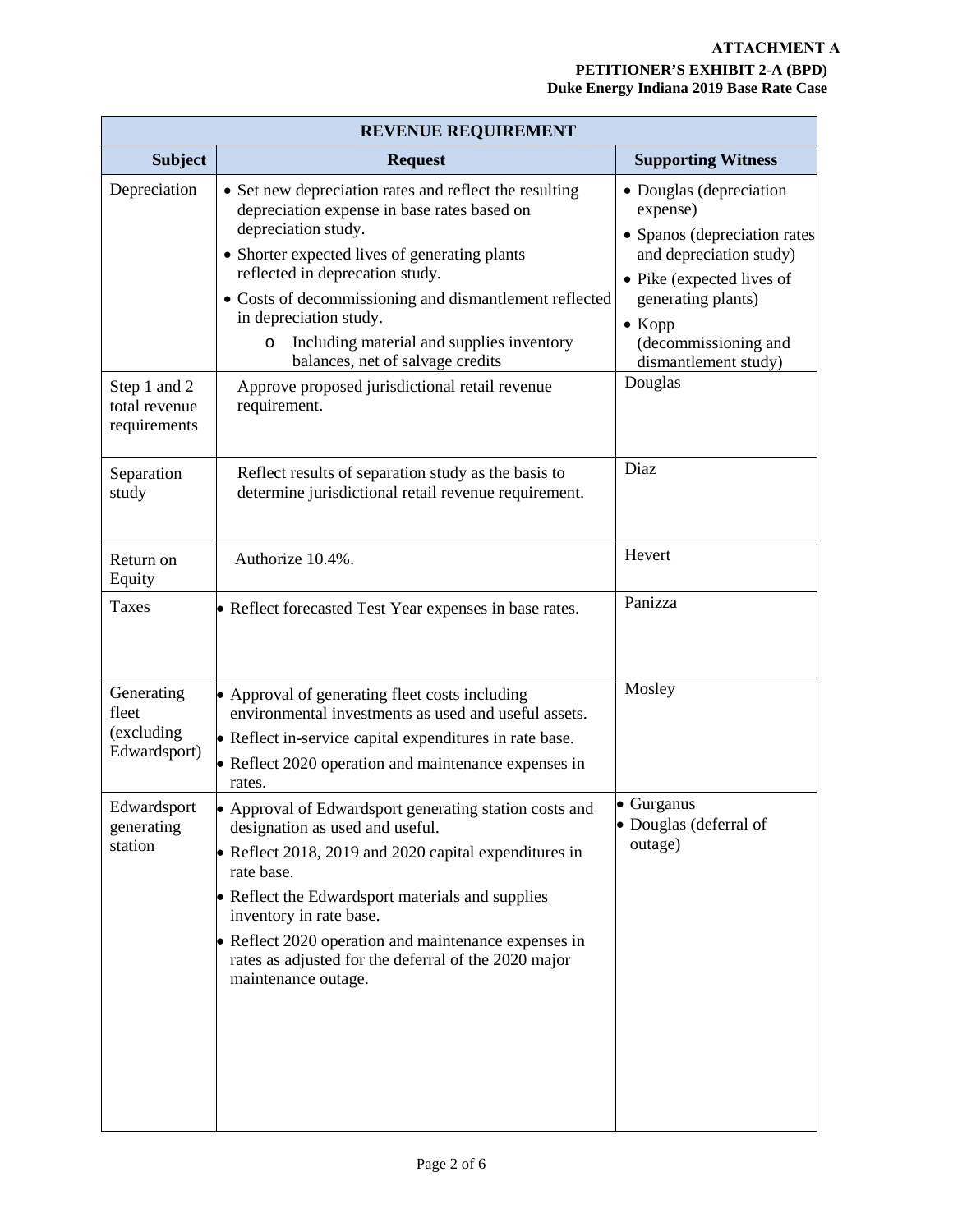| <b>REVENUE REQUIREMENT</b>          |                                                                                                                                                                                                                   |                                                                 |  |
|-------------------------------------|-------------------------------------------------------------------------------------------------------------------------------------------------------------------------------------------------------------------|-----------------------------------------------------------------|--|
| <b>Subject</b>                      | <b>Request</b>                                                                                                                                                                                                    | <b>Supporting Witness</b>                                       |  |
| closure and<br>remediation<br>costs | Coal ash basin $\bullet$ Approval of recovery for Coal Combustion Residual<br>Rule coal ash basin closure costs as of 2018 in rate<br>base and federal mandate certificate of public<br>convenience and necessity | • Thiemann (costs)<br>• Douglas (amortization and<br>deferrals) |  |
|                                     | • Approval of recovery for IDEM coal ash<br>management area costs as of 2018, including Gibson<br>East Ash Pond through 2019 and former Dresser<br>generating station through 2020.                               |                                                                 |  |
|                                     | • Approval of the amortization period of 18 years for<br>coal ash basin and remediation costs.                                                                                                                    |                                                                 |  |
|                                     | • Approval of coal ash basin closure and remediation<br>costs deferrals for 2019 and after, with carrying costs.                                                                                                  |                                                                 |  |
| Transmission                        | • Reflect in-service capital expenditures in rate base.                                                                                                                                                           | Abbott<br>$\bullet$                                             |  |
|                                     | • Reflect 2020 operation and maintenance expenses in<br>rates.                                                                                                                                                    |                                                                 |  |
| Distribution                        | • Reflect in-service capital expenditures in rate base.<br>• Reflect 2020 operation and maintenance expenses in<br>rates.                                                                                         | $\bullet$ Hart<br>· Sieferman (deferral<br>treatment)           |  |
|                                     | • Approve deferral treatment for storm costs.                                                                                                                                                                     |                                                                 |  |
| Distribution<br>vegetation          | • Approval of operations and maintenance expenses for<br>five-year trim cycle.                                                                                                                                    | • Christie<br>• Graft (deferral treatment)                      |  |
| management                          | • Approval of Hazard Tree Program capital<br>expenditures in rate base.                                                                                                                                           |                                                                 |  |
|                                     | • Approval of deferral treatment for certain 2020<br>vegetation management costs.                                                                                                                                 |                                                                 |  |
| Advanced<br>Meter<br>Infrastructure | • Reflect in-service capital expenditures in rate base in<br>accordance with transmission, distribution and<br>storage improvement charge ("TDSIC") Settlement,<br>Cause No. 44720.                               | Schneider<br>$\bullet$<br>Douglas                               |  |
| Changes to                          | • Approval to continue Rider 70.                                                                                                                                                                                  | Verderame                                                       |  |
| Rider 70                            | • Approval of proposed change in base level non-native<br>sales sharing to zero and ability pass losses through<br>rider.                                                                                         | Sieferman                                                       |  |
|                                     | • Approval of non-native sales strategy.                                                                                                                                                                          |                                                                 |  |
|                                     | • Approval of proposed modification of stacking (FAC<br>and RTO).                                                                                                                                                 |                                                                 |  |
|                                     | • Approval to eliminate benchmark (FAC).                                                                                                                                                                          |                                                                 |  |
|                                     | • Approval of Madison Generating Station (Ohio)<br>recovery of external MISO zone and PJM charges.                                                                                                                |                                                                 |  |
|                                     |                                                                                                                                                                                                                   |                                                                 |  |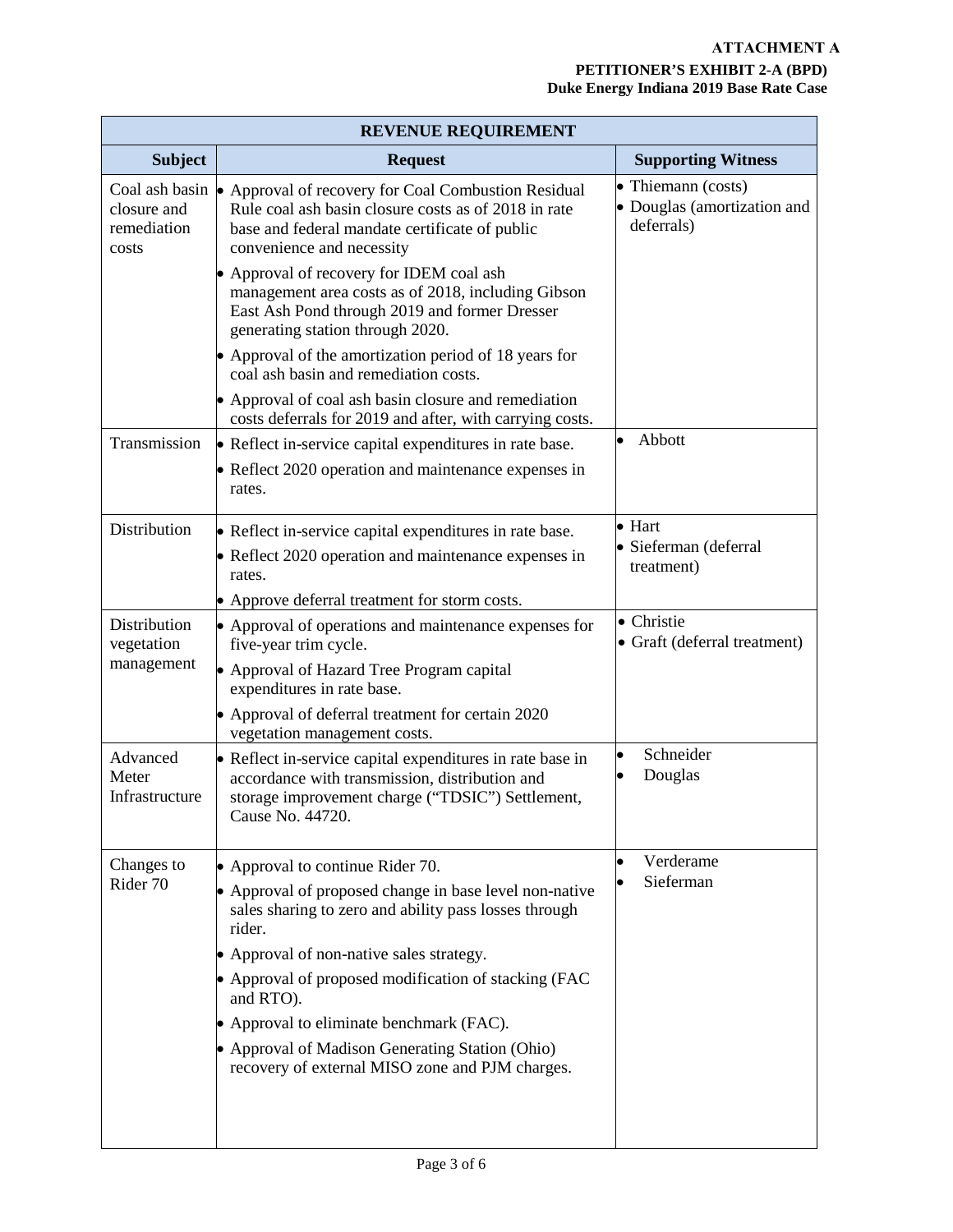| <b>REVENUE REQUIREMENT</b>      |                                                                                                                                                      |                                             |  |
|---------------------------------|------------------------------------------------------------------------------------------------------------------------------------------------------|---------------------------------------------|--|
| <b>Subject</b>                  | <b>Request</b>                                                                                                                                       | <b>Supporting Witness</b>                   |  |
| Customer<br>services            | • Reflect 2020 customer-related operation and<br>maintenance expenses in rates.                                                                      | Quick                                       |  |
|                                 | • Approval of residential Fee-Free payment option for<br>residential customers who use credit cards and debit<br>cards.                              |                                             |  |
|                                 | • See also waiver section below.                                                                                                                     |                                             |  |
| storage                         | Renewable and • Approval of the operating Crane solar project as used<br>and useful.                                                                 | Ritch                                       |  |
| projects                        | • Approval of the planned 2020 in-service for Crane<br>energy storage project and microgrid project as used<br>and useful.                           |                                             |  |
|                                 | • Approval of the planned 2019 in-service for Camp<br>Atterbury microgrid project used and useful.                                                   |                                             |  |
|                                 | • Approval of the planned 2019 in-service for Nabb<br>battery project as used and useful.                                                            |                                             |  |
|                                 | • Approval of the planned 2019 in-service for<br>Tippecanoe Solar Power Plant as used and useful.                                                    |                                             |  |
|                                 | • Approval of the planned 2019 in-service for B-line<br>Heights Solar Power Plant as used and useful.                                                |                                             |  |
| Customer<br>Connect<br>Platform | • Approve deferral of depreciation expense and accrue<br>post-in-service carrying costs until the Company's<br>next retail rate case.                | · Hunsicker<br>• Graft (deferral treatment) |  |
|                                 | • Defer operation and maintenance and payroll tax<br>expense from 2018 and forward with carrying costs<br>until the Company's next retail rate case. |                                             |  |
| Electric<br>transportation      | • Approval of the electric transportation pilot<br>programs.                                                                                         | • Reynolds<br>· Sieferman (deferral         |  |
| pilot programs                  | • Deferral of costs with carrying costs until next retail<br>rate case.                                                                              | treatment)                                  |  |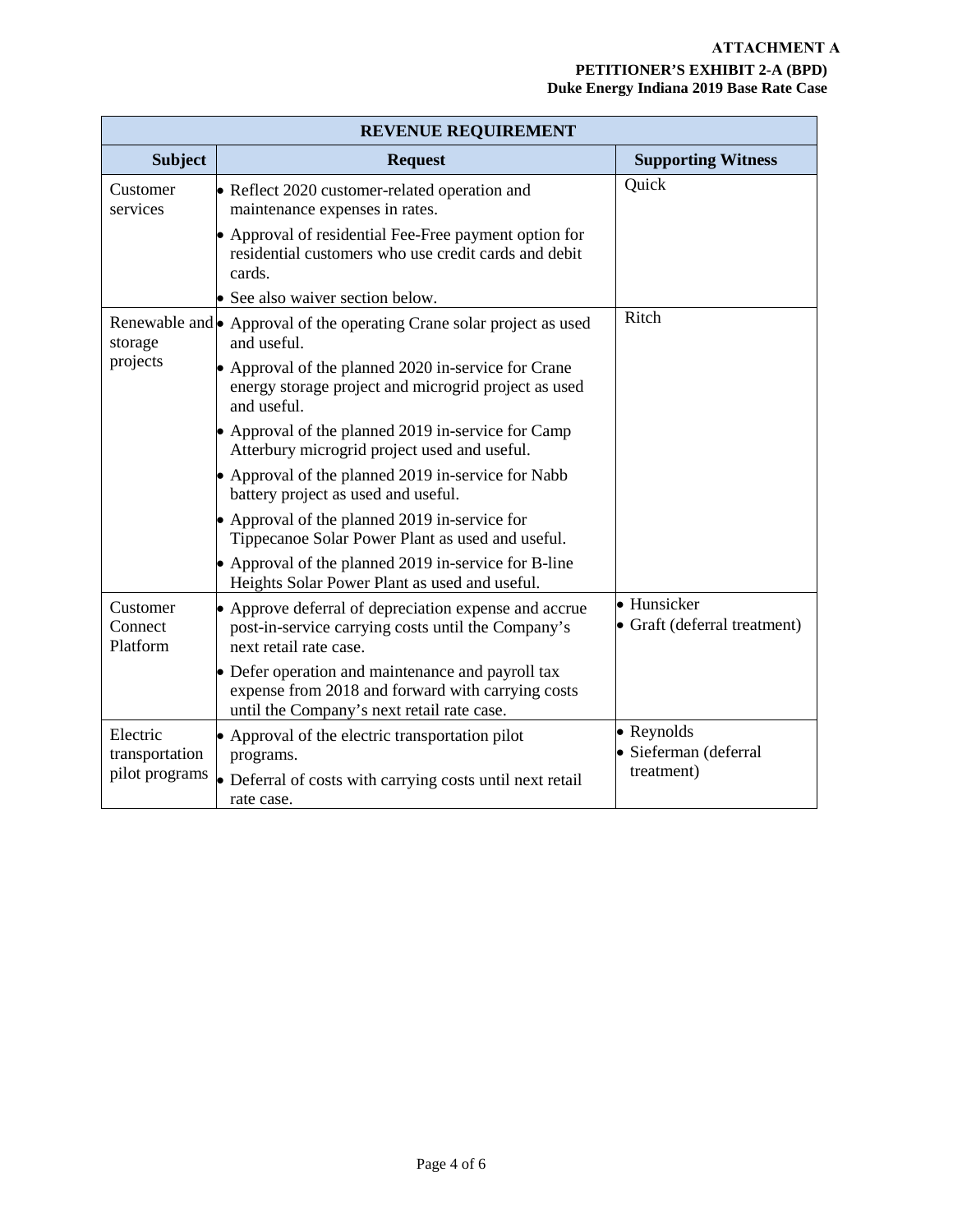| <b>COST OF SERVICE AND RATE DESIGN</b>     |                                                                                                                                                               |                           |  |
|--------------------------------------------|---------------------------------------------------------------------------------------------------------------------------------------------------------------|---------------------------|--|
| <b>Subject</b>                             | <b>Proposal</b>                                                                                                                                               | <b>Supporting Witness</b> |  |
| Cost of service<br>studies                 | Production and demand allocators based on four<br>coincident peaks per Cinergy merger<br>settlement agreement, Cause No. 42873.                               | Diaz                      |  |
|                                            | Allocation of revenue increase to eliminate 5%<br>of current subsidies.                                                                                       |                           |  |
| Rate design<br>New residential and         | Updated rate tariffs based on cost of services<br>revenue by rate code.                                                                                       | <b>Bailey</b>             |  |
| industrial rate                            | Implement new dynamic pricing pilots.                                                                                                                         |                           |  |
| options                                    | <b>Implement an Experimental Market Pricing</b><br>Program and an Experimental Demand<br>Management Stability Program applicable to<br>Rate LLF and Rate HLF. |                           |  |
|                                            | Implement declining block rate structure                                                                                                                      |                           |  |
|                                            | • Rate RS customer charge if decoupling is<br>approved by Commission - \$9.80 per month.                                                                      |                           |  |
|                                            | Rate RS customer charge if decoupling is not<br>approved by Commission - \$10.54 per month.                                                                   |                           |  |
|                                            | Rate RS declining block rates closer to flat if<br>decoupling is approved.                                                                                    |                           |  |
| General terms and<br>conditions and tariff | Tariff changes including proposed rate options<br>mentioned above.                                                                                            | Flick                     |  |
| updates                                    | Modifications to lighting programs.                                                                                                                           |                           |  |
|                                            | Further clarification and additional definitions<br>for a variety of services.                                                                                |                           |  |
|                                            | Go Green program is a permanent offering.                                                                                                                     |                           |  |
|                                            | Updated miscellaneous rates and charges.                                                                                                                      |                           |  |
| Decoupling                                 | Revenue decoupling for residential and<br>customer classes.                                                                                                   | • Hansen<br>· Bailey      |  |
|                                            | Five-year term.                                                                                                                                               | $\bullet$ Diaz            |  |
|                                            | Revenue per customer model including the<br>impact of weather, weather impacts are<br>normalized for the customer.                                            |                           |  |
|                                            | • Revenue per customer model based on fixed<br>costs only.                                                                                                    |                           |  |
|                                            | • Implement new dynamic pricing pilots for rates<br>RS and CS with an objective of more customer<br>options in future base rate cases.                        |                           |  |
|                                            | Rate RS and Rate CS will have a lower<br>customer charge and declining block rates that<br>are flatter with the decoupling proposal.                          |                           |  |
|                                            | Customer revenue is adjusted annually for the<br>difference in actual revenue and the allowed<br>revenue per customer model amount.                           |                           |  |